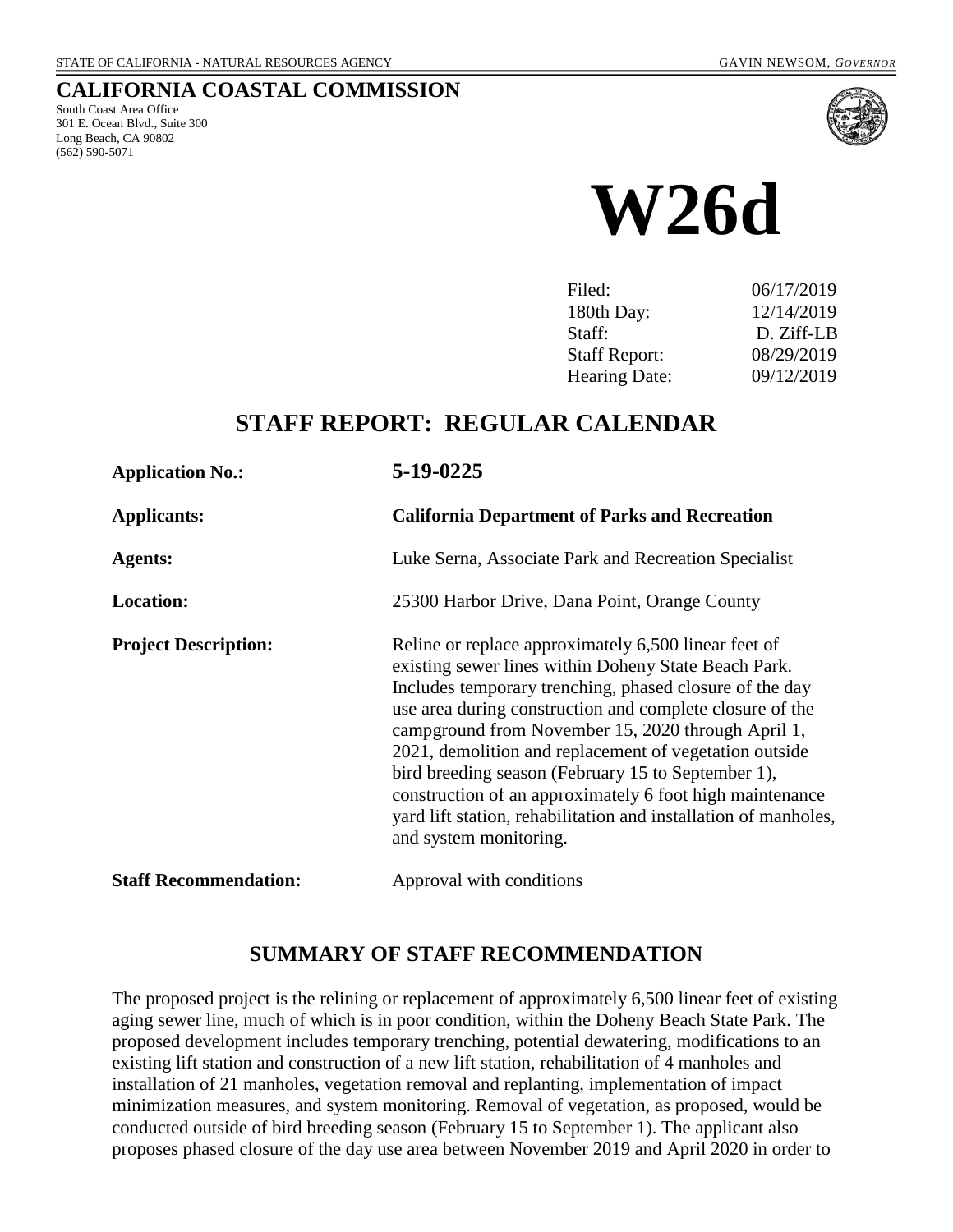maintain access to the State Beach and Park amenities throughout construction, and temporary closure of the campground from November 15, 2020 through April 1, 2021. No work is proposed on the sandy beach. The applicant is the California Department of Parks and Recreation. This project is funded through a Clean Beaches Initiative grant.

The City of Dana Point, the City in which the proposed project is located, has a certified Local Coastal Program; however, Doheny State Beach Park is located within the Commission's retained coastal development permit jurisdiction area. Therefore, a CDP from the Coastal Commission is required and the standard of review for the CDP application is Chapter 3 of the Coastal Act.

Staff is recommending **approval** of the coastal development permit with **nine (9) special conditions** including: **1) Permit Compliance; 2) Other Agency Approvals; 3) Temporary Shoreline Access Management Plan; 4) Construction and Pollution Prevention Plan; 5) Biological Resources; 6) Geotechnical Recommendations; 7) Final Project Assessment and Evaluation Report; 8) No Future Shoreline Protective Device; 9) Assumption of Risk, Waiver of Liability and Indemnity.** 

The motion to carry out the staff recommendation is on page four of this report.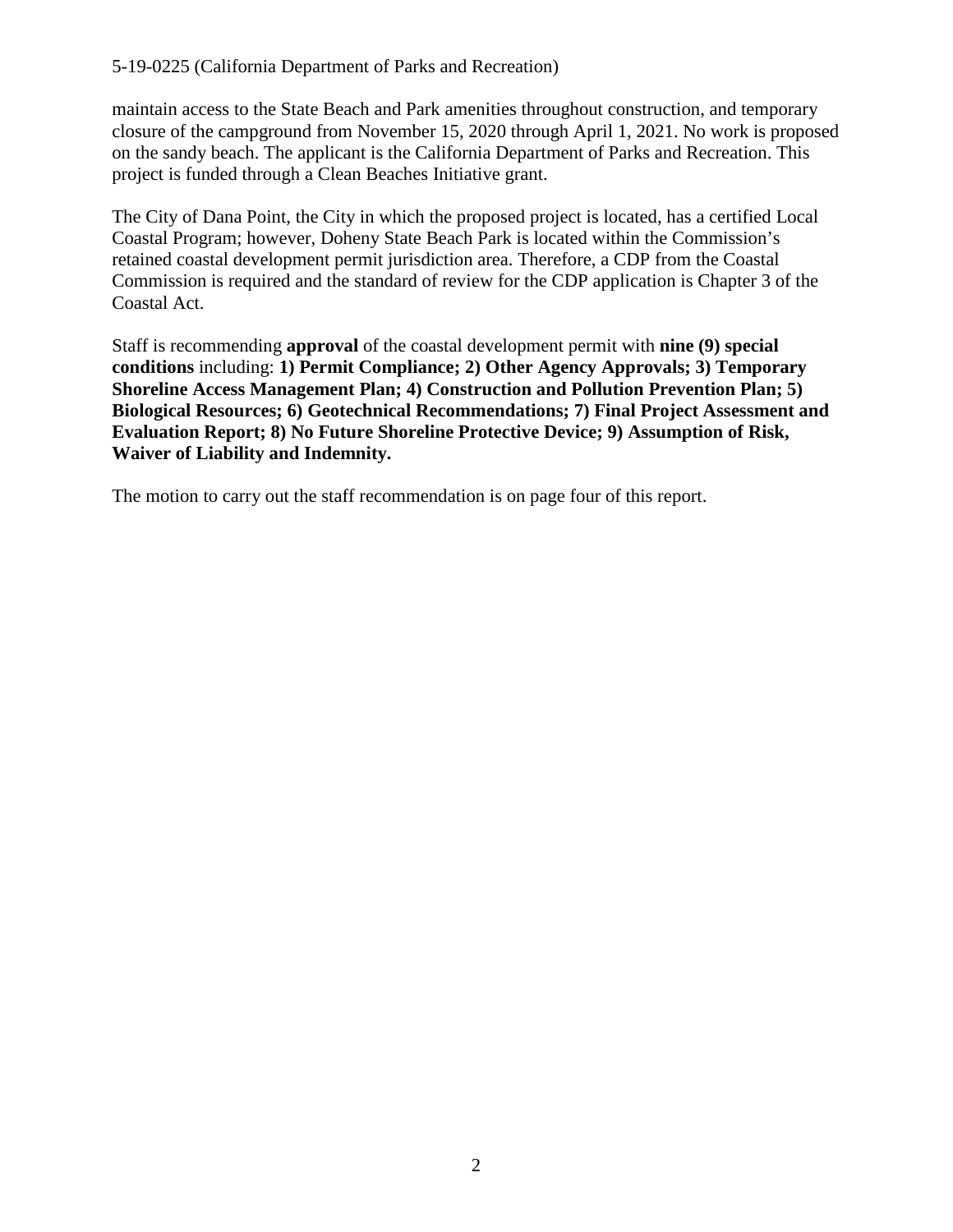# **TABLE OF CONTENTS**

| II. |  |
|-----|--|
|     |  |
|     |  |
|     |  |
|     |  |
|     |  |
|     |  |
|     |  |
|     |  |
|     |  |

## **[APPENDICES](#page-24-1)**

[Appendix A – Substantive File Documents](#page-24-1)

## **[EXHIBITS](https://documents.coastal.ca.gov/reports/2019/9/W26d/W26d-9-2019-exhibits.pdf)**

[Exhibit 1 – Project Location](https://documents.coastal.ca.gov/reports/2019/9/W26d/W26d-9-2019-exhibits.pdf) 

Exhibit  $2 - \text{Site Plans}$ 

[Exhibit 3 – Project Avoidance and Minimization Measures](https://documents.coastal.ca.gov/reports/2019/9/W26d/W26d-9-2019-exhibits.pdf)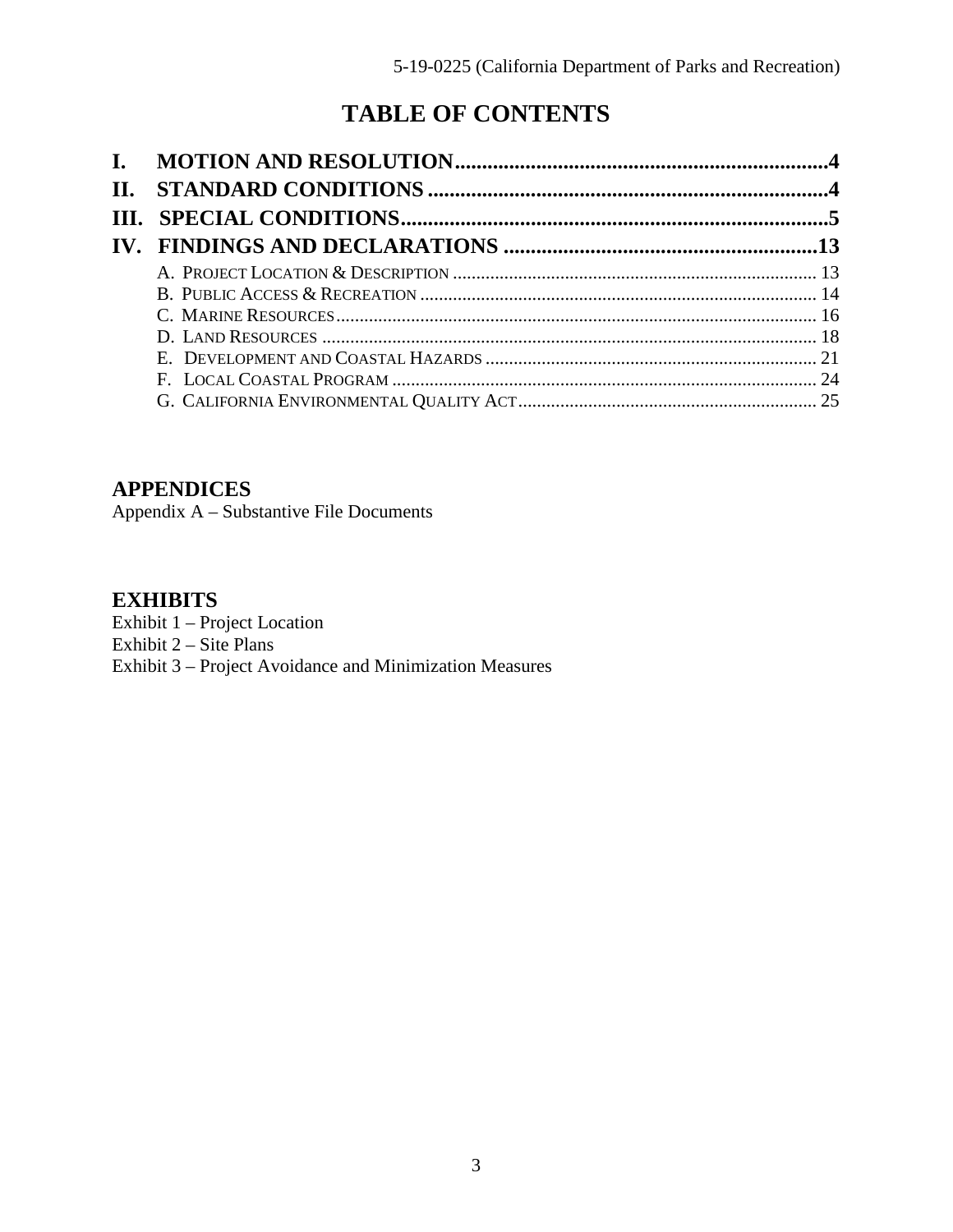## <span id="page-3-0"></span>**I. MOTION AND RESOLUTION**

## **Motion:**

*I move that the Commission approve Coastal Development Permit Application No. 5-19-0225 pursuant to the staff recommendation.*

Staff recommends a **YES** vote on the foregoing motion. Passage of this motion will result in conditional approval of the permit and adoption of the following resolution and findings. The motion passes only by affirmative vote of a majority of the Commissioners present.

## **Resolution:**

*The Commission hereby approves Coastal Development Permit Application No. 5-19-0225 for the proposed development and adopts the findings set forth below on grounds that the development as conditioned will be in conformity with the policies of Chapter 3 of the Coastal Act and will not prejudice the ability of the local government having jurisdiction over the area to prepare a Local Coastal Program conforming to the provisions of Chapter 3. Approval of the permit complies with the California Environmental Quality Act because either 1) feasible mitigation measures and/or alternatives have been incorporated to substantially*  lessen any significant adverse effects of the development on the environment, or *2) there are no further feasible mitigation measures or alternatives that would substantially lessen any significant adverse impacts of the development on the environment.* 

# <span id="page-3-1"></span>**II. STANDARD CONDITIONS**

This permit is granted subject to the following standard conditions:

- 1. **Notice of Receipt and Acknowledgment**. The permit is not valid and development shall not commence until a copy of the permit, signed by the permittee or authorized agent, acknowledging receipt of the permit and acceptance of the terms and conditions, is returned to the Commission office.
- 2. **Expiration.** If development has not commenced, the permit will expire two years from the date on which the Commission voted on the application. Development shall be pursued in a diligent manner and completed in a reasonable period of time. Application for extension of the permit must be made prior to the expiration date.
- 3. **Interpretation.** Any questions of intent of interpretation of any condition will be resolved by the Executive Director or the Commission.
- 4. **Assignment.** The permit may be assigned to any qualified person, provided assignee files with the Commission an affidavit accepting all terms and conditions of the permit.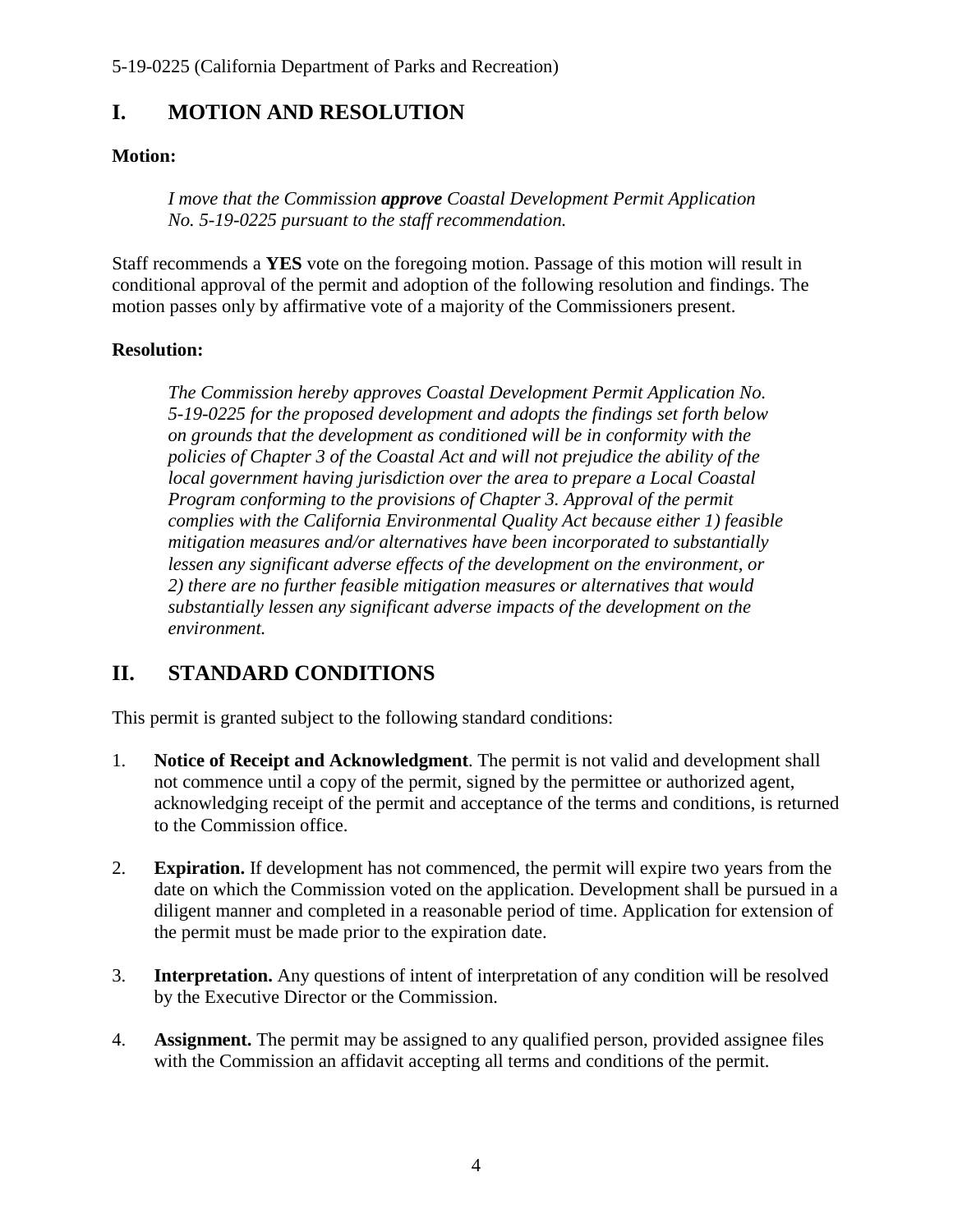5. **Terms and Conditions Run with the Land.** These terms and conditions shall be perpetual, and it is the intention of the Commission and the permittee to bind all future owners and possessors of the subject property to the terms and conditions.

# <span id="page-4-0"></span>**III. SPECIAL CONDITIONS**

This permit is granted subject to the following special conditions:

- 1. **Permit Compliance.** The permittees shall undertake and maintain the development in conformance with the special conditions of the permit and the final plans, including but not limited to the Site Access and Staging Plan, Demolition Plan, final Planting Plan, Landscape Monitoring Plan, Sewer System Improvement Plans, and Project Avoidance and Minimization Measures, approved by the Executive Director. Any proposed changes to the approved plans shall be reported to the Executive Director in order to determine if the proposed change shall require a permit amendment pursuant to the requirements of the Coastal Act and the California Code of Regulations. No changes to the approved plans shall occur without a Commission-approved permit amendment unless the Executive Director determines that no permit amendment is required.
- 2. **Other Agency Approvals.** PRIOR TO ISSUANCE OF THE COASTAL DEVELOPMENT PERMIT, the applicant shall provide to the Executive Director a copy of a permit, or letter of permission, or evidence that no permit or permission is required for the project subject to this coastal development permit, issued by the following entities: City of Dana Point; Orange County Flood Control District; South Orange County Wastewater Authority; State Water Resources Control Board; and California Department of Transportation. The applicant shall inform the Executive Director of any changes to the project required by the cited entities. Such changes shall not be incorporated into the project until the applicant obtains a Commission amendment to this coastal development permit, unless the Executive Director determines that no amendment is legally required.
- 3. **Temporary Shoreline Access Management Plan**. PRIOR TO ISSUANCE OF THE COASTAL DEVELOPMENT PERMIT, the applicant shall submit a Temporary Shoreline Access Management Plan, subject to the review and approval of the Executive Director, that protects the rights of the public to access Doheny State Beach Park. The plan shall incorporate the following:
	- A. Day Use Area Phased Closure Plan. The temporary day-use area closure plan shall clearly describe, at a minimum, the location, duration, and schedule of the phased closure of quadrants of the day-use areas. This CDP does not authorize the closure of any sandy beach area. Beach access shall be maintained throughout the day-use area throughout all construction and construction-related activities described herein. The plan shall also include signage directing visitors around the temporary work sites, consistent with Section C of this condition. Use of Doheny State Beach public parking for construction and construction-related activities shall be minimized to the maximum extent feasible and in no case shall fifty percent (50%) or less of the public day-use parking be unavailable to the public during construction and construction-related activities described herein on any given day.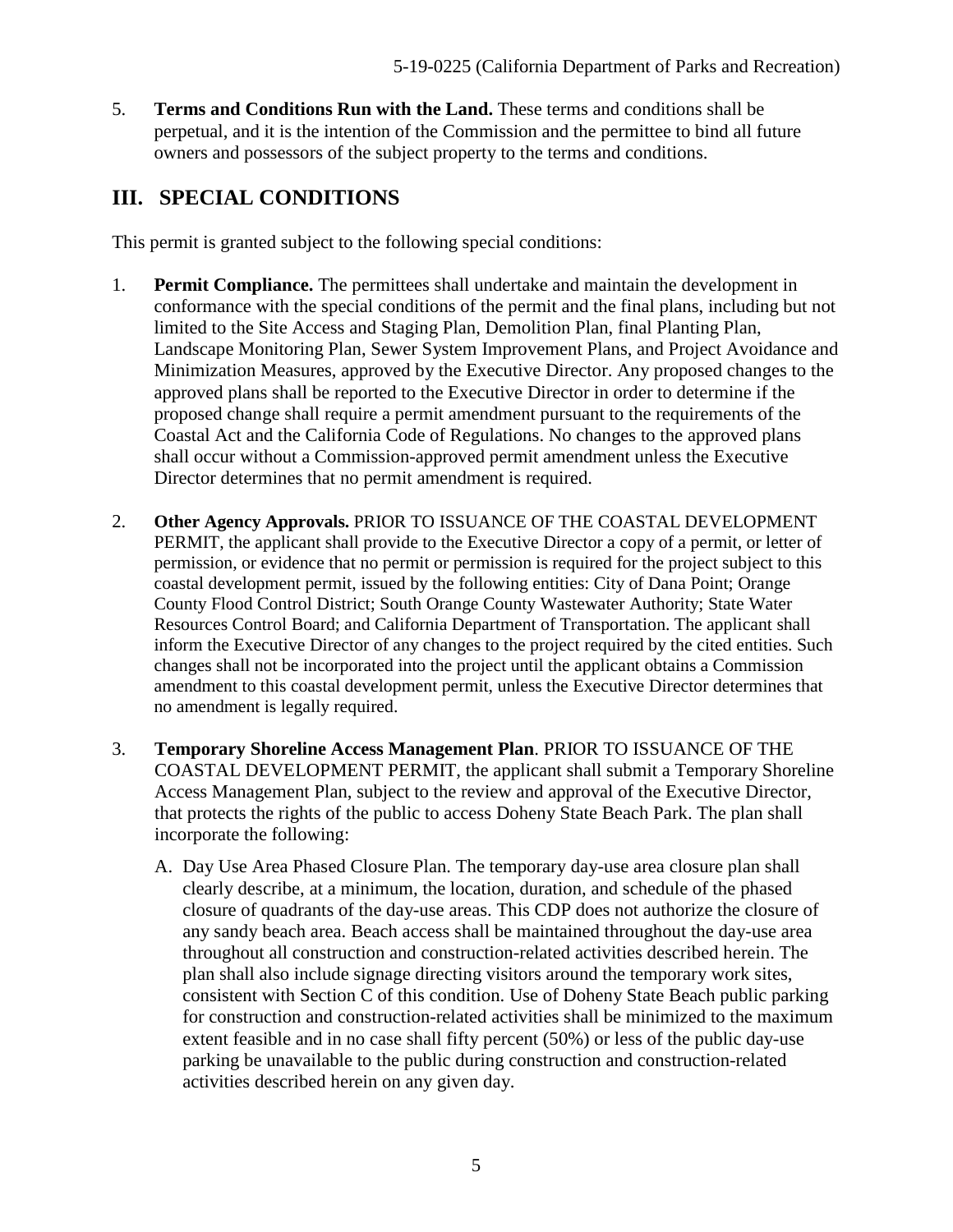- B. Campground Closure Plan. The temporary campground closure plan shall include, at a minimum, the location, duration, and schedule of the closure of the campground, evidence that the duration of the closure is minimized to the greatest extent feasible, and a clear description and schedule of outreach to inform the public about the closure. Closure of the campground shall not commence until November 30, 2020 (after Thanksgiving weekend).
- C. Public Access Signage Plan. The signage plan shall clearly describe, at a minimum, the dimensions, material(s), text, and font of each sign and/or stencil and a site plan depicting the location of each sign and/or stencil. The signs shall facilitate, manage, and provide public access to Doheny Beach State Park during construction. The signs shall be conspicuously sited to maximize visibility from the park entrance, bike path, and areas adjacent to temporarily fenced off construction zones and be designed to provide clear information to beach goers, park visitors, and bike path and pedestrian path users without adversely impacting public views and visual resources. Public access to and along the beach shall be maintained during construction.
- 4. **Construction and Pollution Prevention Plan.** PRIOR TO CONSTRUCTION, the permittee shall submit, for the review and written approval of the Executive Director, a final Construction and Pollution Prevention Plan (CPPP) prepared and certified by a qualified licensed professional. If a Storm Water Pollution Prevention Plan (SWPPP) is required by the Regional or State Water Quality Control Board, the SWPPP shall address, at minimum, all of the following requirements, where applicable.
	- A. Requirements of Construction Pollution Prevention Plan. The CPPP shall demonstrate that the development complies with the following requirements:
		- a. Minimize runoff and pollutant discharge. During construction, development shall minimize site runoff and erosion through the use of temporary BMPs, and shall minimize the discharge of sediment and other potential pollutants resulting from construction activities (e.g., chemicals, vehicle fluids, petroleum products, cement, debris, and trash).

Development shall implement the following types of construction-phase BMPs, as applicable to the project:

(1) BMPs to minimize soil erosion and sedimentation. Erosion and sediment control BMPs, including:

- i. Erosion control BMPs to prevent soil from being transported by water or wind (such as mulch, soil binders, blankets or mats, or temporary seeding).
- ii. Sediment control BMPs to trap and remove eroded sediment (such as fiber rolls, silt fences, straw bales, and sediment basins).
- iii. Tracking control BMPs to prevent tracking sediment by vehicles leaving the construction area (such as a stabilized construction entrance/exit, and street sweeping.)

(2) BMPs to minimize discharge of other pollutants from construction activities. BMPs to minimize the discharge of other pollutants resulting from construction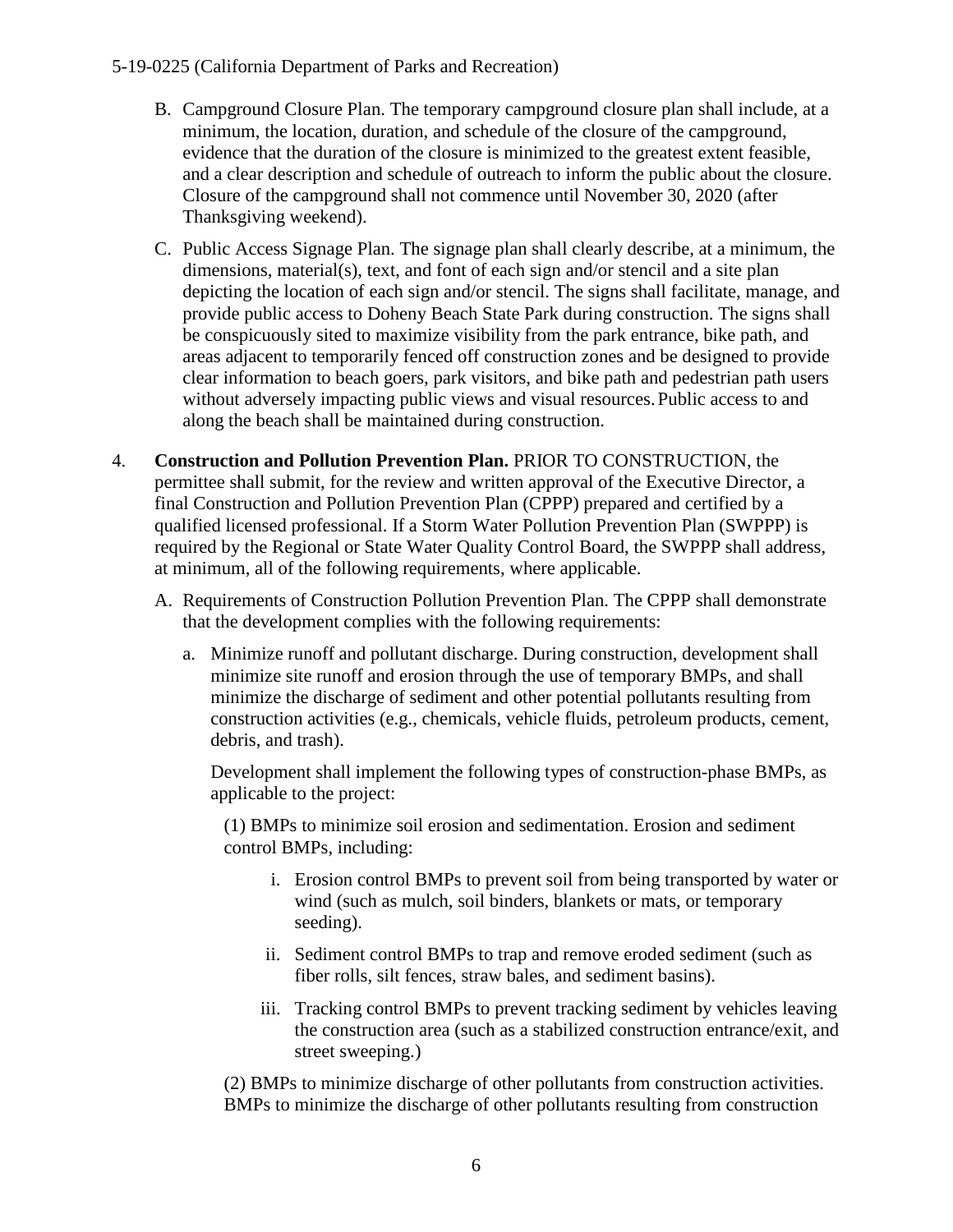activities (such as paints, solvents, vehicle fluids, asphalt and cement compounds, trash, and debris) into runoff or coastal waters, including:

- i. BMPs to minimize polluted runoff from staging, storage, and disposal of construction chemicals and materials.
- ii. Site management "good housekeeping" BMPs implemented during construction, such as maintaining an inventory of products and chemicals used on site, and having a written plan for the clean-up of spills and leaks.

(3) BMPs to infiltrate or treat runoff. BMPs that will be implemented during construction, where necessary, to infiltrate or treat runoff prior to conveyance of runoff off-site.

- b. Stabilize soil as soon as feasible. Temporary soil stabilization BMPs (such as mulching, soil binders, erosion control blankets, or temporary seeding) shall be implemented on graded or disturbed areas as soon as feasible during construction, where there is a potential for soil erosion to lead to discharge of sediment off-site or to coastal waters.
- c. Minimize land disturbance and soil compaction. Development shall minimize land disturbance during construction (e.g., clearing, grading, and cut-and-fill) and shall phase grading activities, to avoid increased erosion and sedimentation. Development shall minimize soil compaction due to construction activities, to retain the natural stormwater infiltration capacity of the soil.
- d. Minimize damage or removal of vegetation. Development shall minimize the damage or removal of non-invasive vegetation (including trees, native vegetation, and root structures) during construction, to achieve water quality benefits such as transpiration, vegetative interception, pollutant uptake, shading of waterways, and erosion control.
- e. Avoid plastic netting in temporary erosion and sediment control products. Development shall avoid the use of temporary erosion and sediment control products (such as fiber rolls, erosion control blankets, mulch control netting, and silt fences) that incorporate plastic netting (such as polypropylene, nylon, polyethylene, polyester, or other synthetic fibers), in order to minimize wildlife entanglement and plastic debris pollution.
- f. Use additional BMPs for construction near coastal waters. Development shall implement additional BMPs for construction taking place over, in, or adjacent to coastal waters, if there is a potential for construction chemicals or materials to enter coastal waters. BMPs shall include, where applicable:

(1) Designated fueling and maintenance area. Conduct fueling and maintenance of construction equipment and vehicles off site if feasible. Any fueling and maintenance of mobile equipment conducted on site shall take place at a designated area located at least 50 feet from coastal waters, drainage courses, and storm drain inlets, if feasible (unless these inlets are blocked to protect against fuel spills). The fueling and maintenance area shall be designed to fully contain any spills of fuel, oil, or other contaminants. Equipment that cannot be feasibly relocated to a designated fueling and maintenance area (such as cranes) may be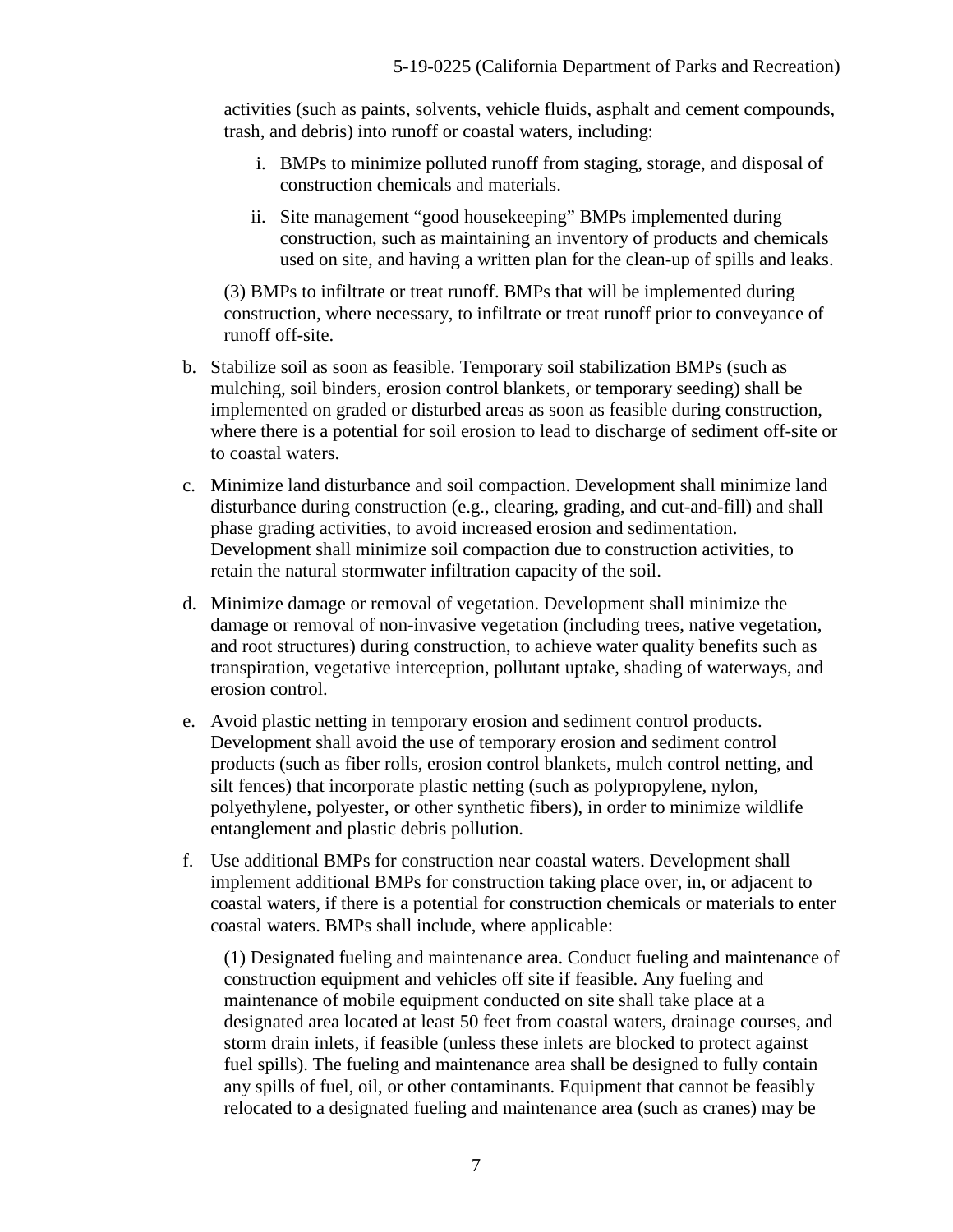fueled and maintained in other areas of the site, provided that procedures are implemented to fully contain any potential spills.

- g. Manage construction-phase BMPs. Appropriate protocols shall be implemented to manage construction-phase BMPs (including installation, ongoing operation, inspection, maintenance, and training), to protect coastal water quality.
- h. Use an appropriate BMP guidance manual. The selection of BMPs for the Construction Pollution Prevention Plan shall be guided by the current edition of the California Stormwater Quality Association (CASQA) Construction BMP Handbook, or by the current edition of a BMP manual that has been designed to address local or regional runoff conditions and has been approved by the applicable Regional or State Water Quality Control Board.
- i. Dewatering BMPs shall be applied per the requirements of the San Diego Regional or State Water Quality Control Board.
- B. Content of Construction Pollution Prevention Plan. To comply with the CPPP requirements listed above, the CPPP shall include a construction site map and a narrative description addressing, at a minimum, the following required components, if they are applicable to the development:
	- a. Construction site plan map. A map delineating the construction site, construction phasing boundaries, and the location of all temporary construction-phase BMPs (such as silt fences, inlet protection, and sediment basins).
	- b. Description of BMPs to be implemented to meet all CPPP requirements. A description of the BMPs that will be implemented to meet all the CPPP requirements listed in section C.3, above, and how these BMPs will minimize stormwater pollution resulting from the development during construction. Include calculations that demonstrate proper sizing of the BMPs.
	- c. Schedule of BMP installation and construction phasing. A schedule for installation and removal of temporary erosion and sedimentation control BMPs and identification of temporary BMPs that will be converted to permanent postdevelopment BMPs. A construction phasing schedule, if applicable to the project, with a description and timeline of significant land disturbance activities.
	- d. Description of BMP Management. A description and schedule for the inspection, training, operation, and maintenance of construction-phase BMPs, including temporary erosion and sedimentation control BMPs, as needed to ensure that the Coastal Development Permit's water quality requirements are met.
- C. The permittee shall undertake development in accordance with the approved Construction Phase Pollution Prevention Plan (or SWPPP), unless the Commission amends this permit or the Executive Director provides written determination that no amendment is legally required for any proposed minor deviations.

## 5. **Biological Resources.**

A. *Nesting Bird Surveys.* For any construction activities, including vegetation removal, between February  $15<sup>th</sup>$  and September  $1<sup>st</sup>$ , the permittee shall retain the services of a qualified biologist to conduct nesting bird species surveys in order to determine the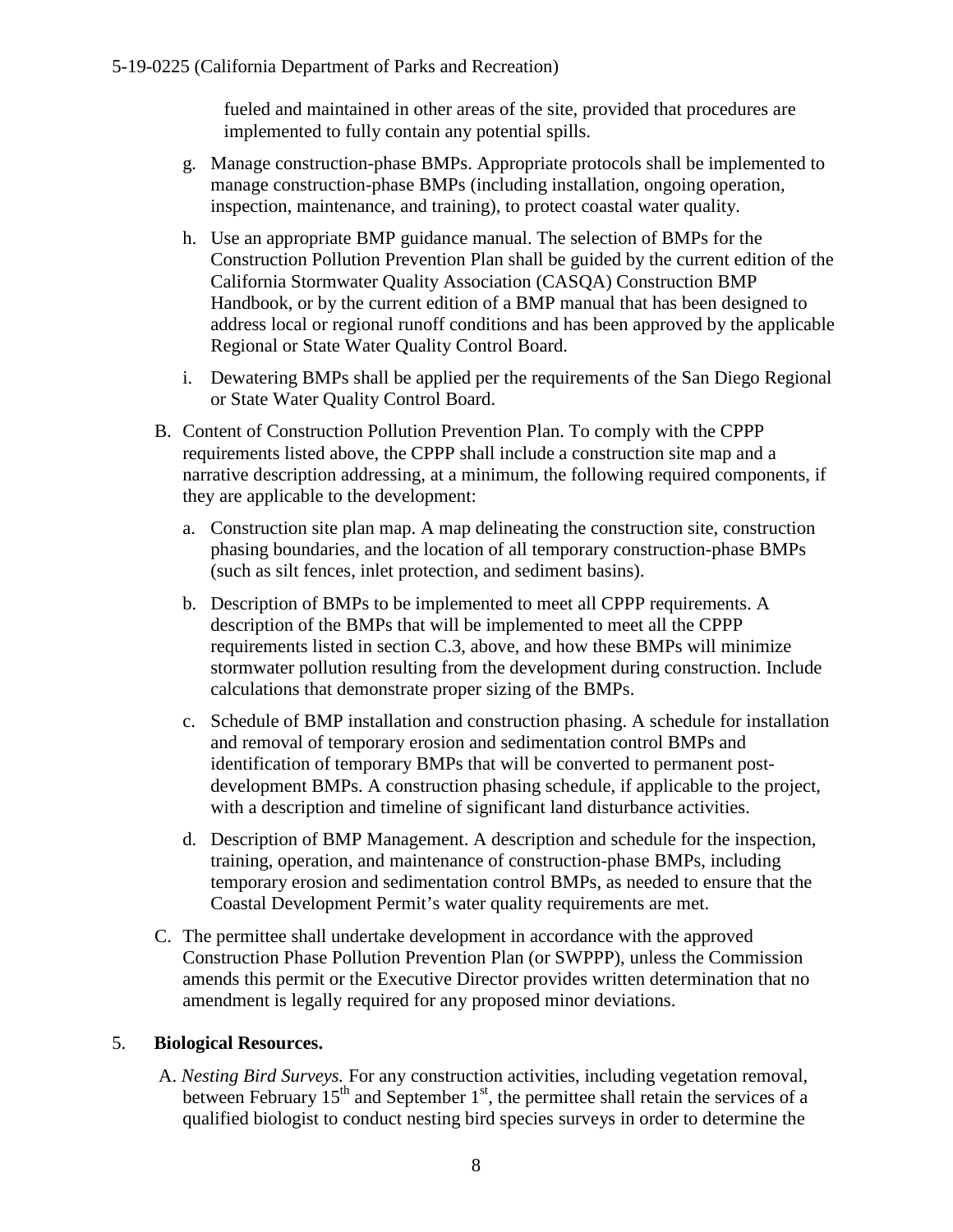presence of bird species including, but not limited to, California gnatcatchers, willow flycatchers, least Bell's vireo, black-crowned night herons, great blue herons, and snowy egrets. At least 30 calendar days prior to commencement of any project operations, the permittee shall submit the name and qualifications of the biologist, for the review and approval of the Executive Director. All project construction and operations shall be carried out consistent with the following:

- 1. The surveys shall be conducted 30 calendar days prior to construction activities, including any vegetation removal, to detect any active bird nests in all trees within 500 feet of the project. A follow-up survey must be conducted 3 calendar days prior to the initiation of vegetation clearance/construction and nest surveys must continue on a monthly basis throughout the nesting season or until the project is completed, whichever comes first. These surveys shall be submitted to the Executive Director within two days of completion.
- 2. If an active nest of a song, shore, or wading bird is found within 300 feet of a project work area, or an active nest for any raptor species is found within 500 feet of a project work area, no construction activities shall occur within these boundaries. No nests shall be removed or disturbed. If the permittee wants to proceed with work, the permittee's biologist shall monitor bird behavior and construction noise levels during all significant construction activities (those with potential noise impacts) to ensure that nesting birds are not disturbed by construction related noise. Construction-related activities may occur only if noise levels are at or below a peak of  $65$  dB at the nest site(s). If noise exceeds a peak level of 65 dB at the nest site(s), sound mitigation measures such as sound shields, blankets around smaller equipment, mixing concrete batches off-site, use of mufflers, and minimizing the use of back-up alarms shall be employed. If these sound mitigation measures do not reduce noise levels, construction shall cease and shall not recommence beyond the boundaries described above until either new sound mitigation can be employed or the chicks have fledged.
- B. *Monarch Butterfly Surveys.* For any project activities, including vegetation removal, between October  $1<sup>st</sup>$  and March  $15<sup>th</sup>$ , the permittee shall retain the services of a qualified biologist with monarch butterfly monitoring experience to conduct biological surveys in order to determine the presence of Monarch butterflies (*Danaus plexippus)*. At least 30 calendar days prior to commencement of any project operations, the permittee shall submit the name and qualifications of the biologist, for the review and approval of the Executive Director. The permittee shall ensure that the biologist shall conduct the surveys 30 calendar days prior to project activities, including any vegetation removal, to detect any *Danaus plexippus* in all trees within and immediately adjacent to Doheny State Beach Park. A follow-up survey must be conducted 3 calendar days prior to the initiation of vegetation clearance/construction and nest surveys must continue on a monthly basis throughout the overwintering season or until the project is completed, whichever comes first. These surveys shall be submitted to the Executive Director within two days of completion. If *Danaus plexippus* is found within 100 feet of the project, the permittee's biologist shall monitor project activities. The butterfly(ies) shall not be removed or disturbed. If recommended by the biologist, the permittee shall implement avoidance measures that may include but are not limited to stoppage of work until the individual(s) have left.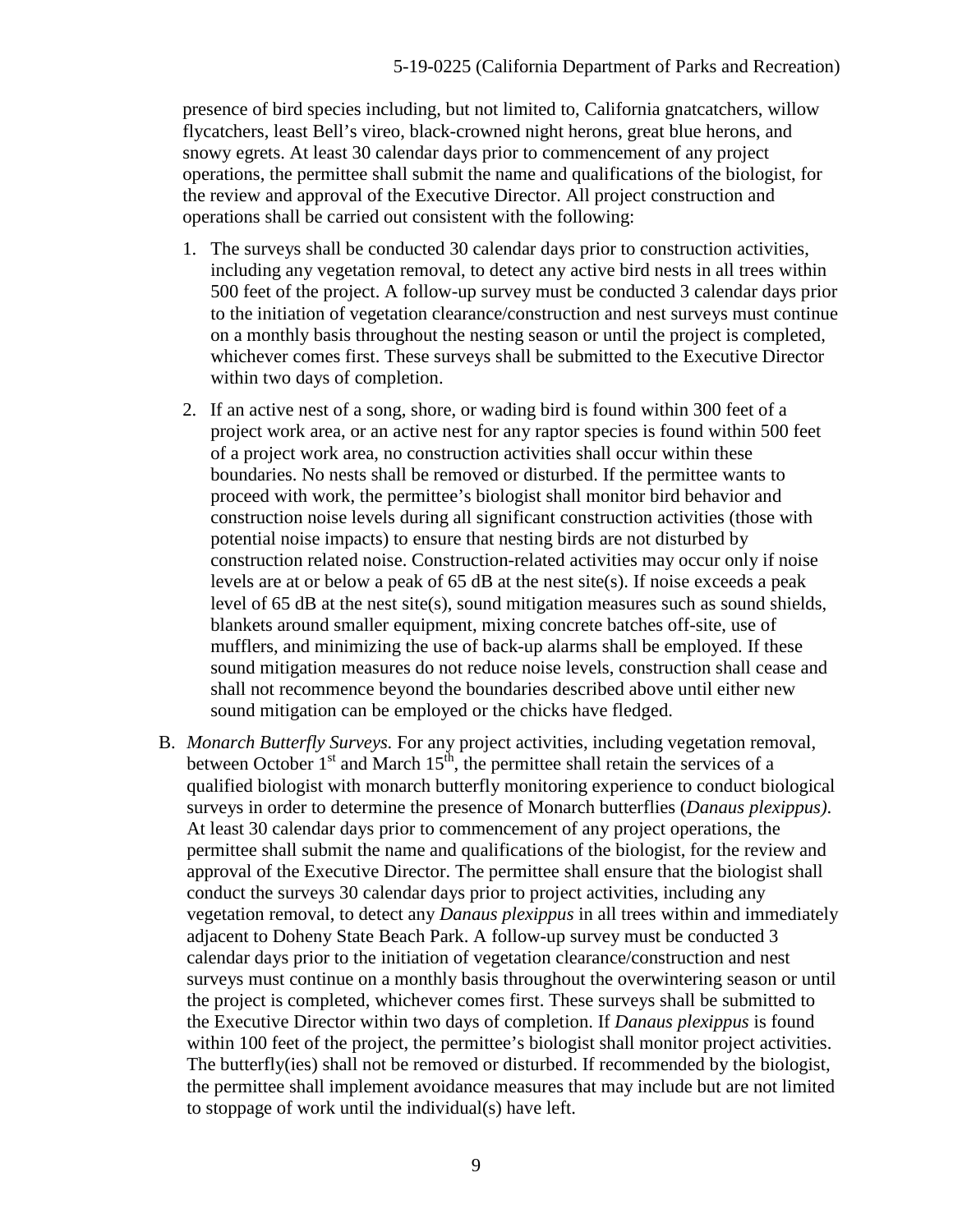- C. *Wildlife Entrapment Avoidance.* Any pits, including but not limited to trenches and bore holes, shall not be left open or unattended; such areas shall be covered in a manner that prevents entrapment of wildlife. If wildlife becomes entrapped during construction, an appropriate wildlife rescue organization shall be contacted immediately.
- D. *Landscape Program.* PRIOR TO ISSUANCE OF THE COASTAL DEVELOPMENT PERMIT, the applicant shall submit, in a form and content acceptable to the Executive Director, a final Landscape Program prepared by an appropriately licensed professional that includes the following:
	- 1. A revised Landscape Plan, consistent with the Landscape Planting Plan (**[Exhibit](https://documents.coastal.ca.gov/reports/2019/9/W26d/W26d-9-2019-exhibits.pdf)  [2c](https://documents.coastal.ca.gov/reports/2019/9/W26d/W26d-9-2019-exhibits.pdf)**) received by the Commission on June 17, 2019, except that it shall be revised to:
		- i. Replace non-native plant species with native alternatives such as Coast Live Oak (*Quercus agrifolia*), Western Sycamore (*Planatus racemosa*), Torrey Pine (*Pinus torreyana*), and Hollyleaf Cherry (*Prunus ilicifolia*). In planting areas adjacent to San Juan Creek, appropriate native riparian species, such as Western Sycamore (*Planatus racemosa*), California Ash (*Fraxinus dipetala*), Coast Live Oak (*Quercus agrifolia*), Black Cottonwood (*Populus trichocarpa*), White Alder (*Alnus rhombifolia*), and Southern California Black Walnut (*Juglans californica*), shall be used.

No plant species listed as problematic and/or invasive by the California Native Plant Society (http://www.CNPS.org/), the California Invasive Plant Council (formerly the California Exotic Pest Plant Council) (http://www.cal-ipc.org/), or as may be identified from time to time by the State of California shall be employed or allowed to naturalize or persist on the site. No plant species listed as a 'noxious weed' by the State of California or the U.S. Federal Government shall be utilized within the property. All plants shall be low water use plants as identified by California Department of Water Resources (See:http://www.water.ca.gov/wateruseefficiency/docs/wucols00.pdf). Any existing landscaping that doesn't meet the above requirements shall be

removed.

- ii. Include a schedule for installation of plants.
- iii. Include recommendations by a qualified biologist with knowledge of the micro-habitat needs of monarchs for appropriate restoration approaches for enhancing the Doheny State Park monarch overwintering aggregation site. Special care shall be taken in the monarch butterfly overwintering aggregation site.
- iv. Include temporary and long-term irrigation and drainage plans. Temporary above ground irrigation to allow the establishment of the plantings is allowed. If using potable water for irrigation, the project shall use waterconserving emitters (e.g. microspray) and drip irrigation. Use of weatherbased irrigation controllers and reclaimed water for irrigation is encouraged. The landscaping plan shall show all the existing vegetation and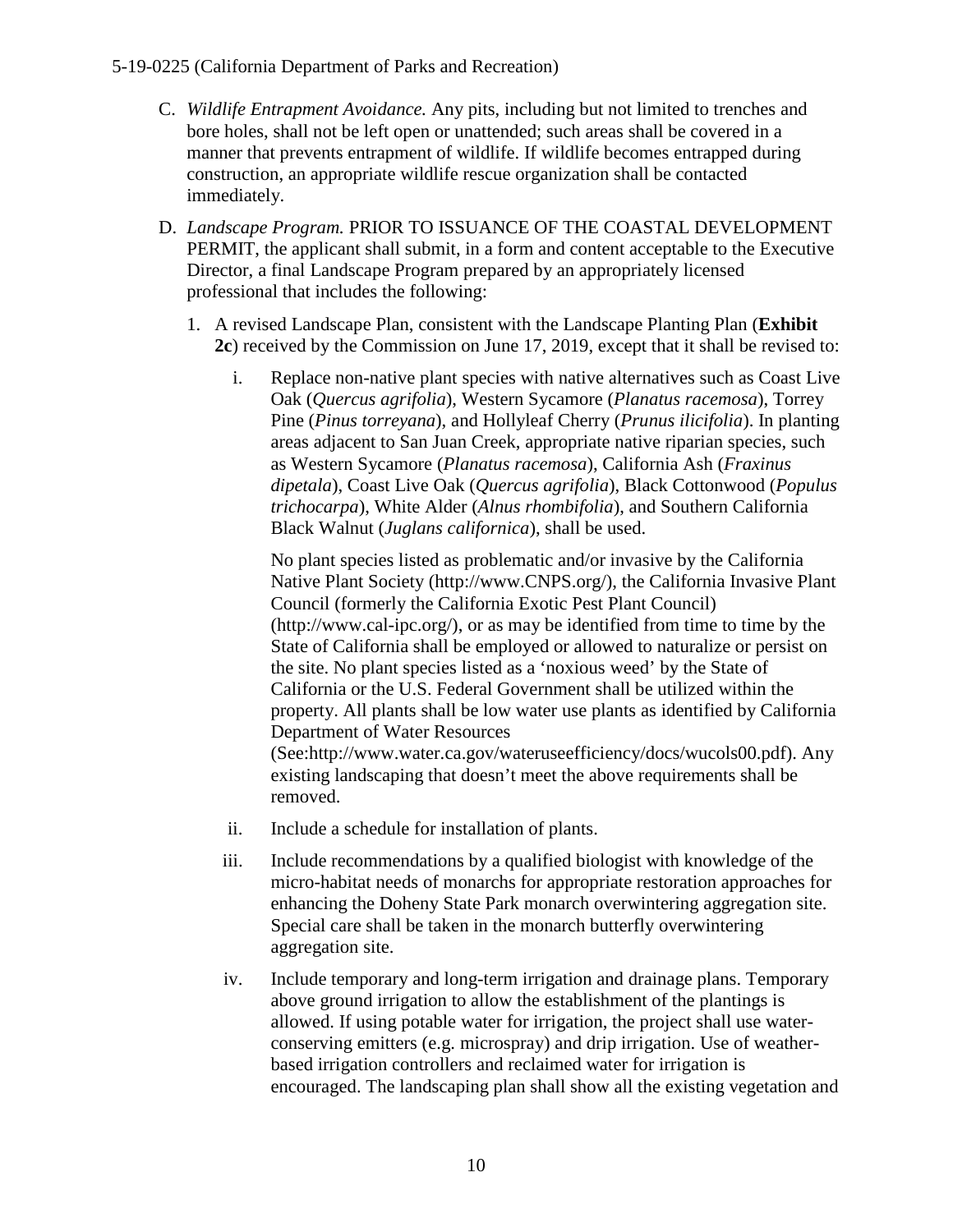any existing irrigation system along with notations regarding all changes necessary thereto to comply with the requirements of this special condition.

- 2. A Landscape Monitoring Plan that shall include, at a minimum:
	- i. The special conditions of Coastal Development Permit No. 5-19-0225, and require compliance with the special conditions.
	- ii. A monitoring schedule and methods for data collection.
	- iii. Performance standards and criteria for successful establishment of planted or replanted vegetation.
- 3. Five years from the date of issuance of Coastal Development Permit No. 5-19- 0225, the permittee shall submit for the review and approval of the Executive Director, a landscape monitoring report prepared by a licensed resource specialist that assesses the successful establishment of any vegetation planted or replaced as a result of the approved development, as described in the staff report dated August 29, 2019.
- 4. If the landscape monitoring report indicates the landscaping is not in conformance with or has failed to meet the performance standards specified in the landscaping plan approved pursuant to this permit, the permittee, or successor in interest, shall submit a revised or supplemental landscape plan for the review and written approval of the Executive Director. The revised or supplemental landscaping plan must be prepared by a licensed Landscape Architect or qualified resource specialist and shall specify measures to remediate those portions of the approved landscaping plan that have failed or are not in conformance with the original approved plan.
- 5. The permittee shall undertake development in accordance with the approved plans. Any proposed changes to the approved final plans shall be reported to the Executive Director. No changes to the approved final plans shall occur without a Commission amendment to this coastal development permit unless the Executive Director determines that no amendment is required.
- 6. **Geotechnical Recommendations**. All recommendations of the geotechnical report titled "Geotechnical Investigations: Sewer System Rehabilitation, Doheny State Beach," prepared by Geocon Consultants Inc. and dated December 12, 2018 shall be adhered to including recommendations for site preparation, excavation support, trench dewatering, soil corrosion screening, pipe bedding and trench backfill, foundation and pipe loading design, and all other recommendations. Foundations shall be designed to facilitate removal and/or relocation of the structure and its foundation in the future. The permittee shall submit evidence that an appropriate licensed professional has reviewed and approved all final design and construction plans, including foundations, grading and drainage plans, and certified that each of those final plans is consistent with all of the recommendations specified in the above referenced plan.
- 7. **Final Project Assessment and Evaluation Report.** The permittee shall submit a final Project Assessment and Evaluation report to the Executive Director within 60 days of completion of the report. This deadline may be extended for good cause with written approval from the Executive Director. The report shall include the pre-construction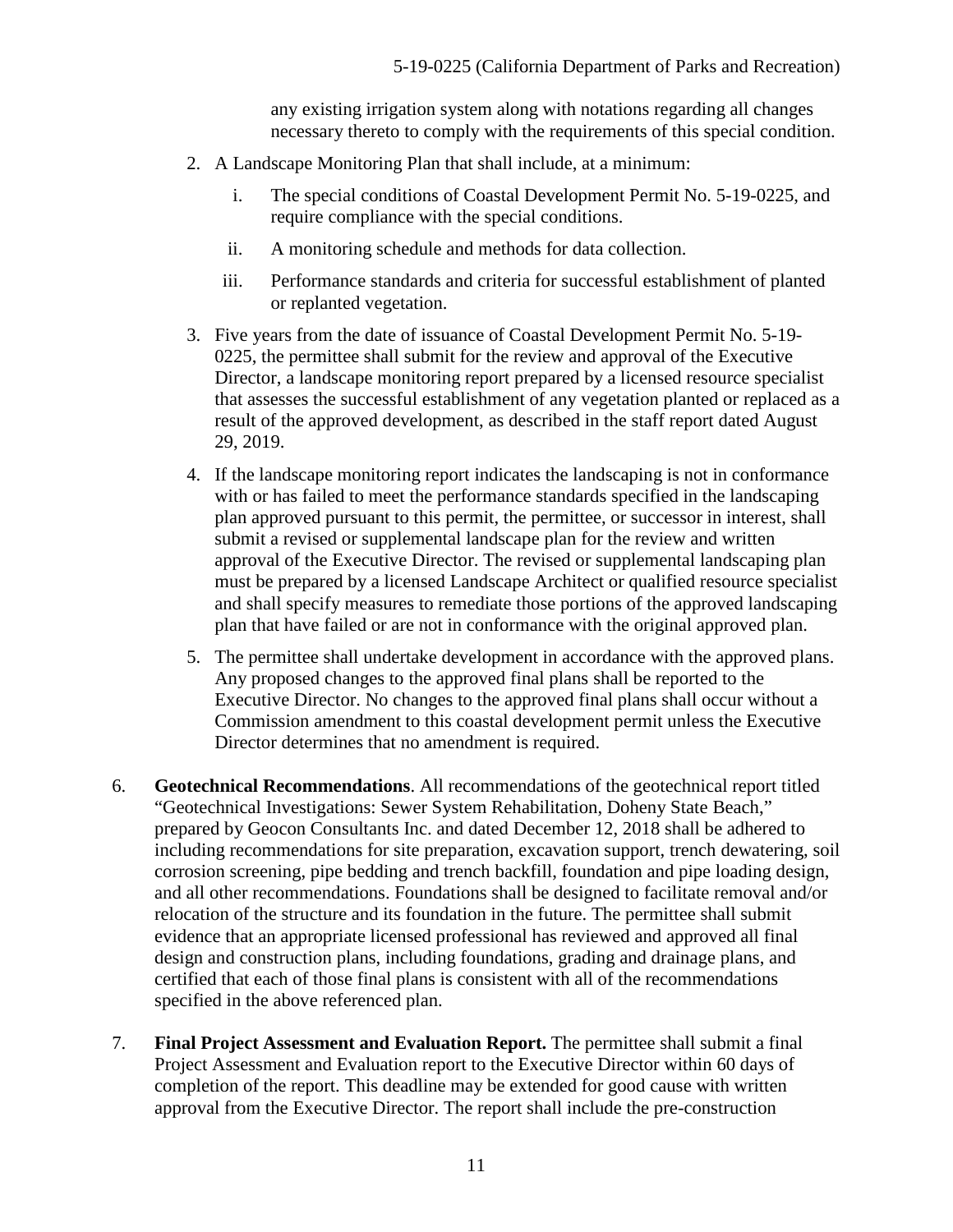baseline data, post-construction data, and results of the low pressure or hydrostatic leak test and close circuit television inspection collected by the applicant.

### 8. **No Future Shoreline Protective Device.**

- a) By acceptance of this Permit, the applicant agrees, on behalf of itself and all successors and assigns, that no bluff or shoreline protective device(s) shall ever be constructed to protect the development approved pursuant to Coastal Development Permit No. 5-19-0225 including, but not limited to, the relined, replaced, and/or abandoned sewer pipes, manholes, and/or lift stations, including in the event that the development is threatened with damage or destruction from waves, erosion, storm conditions, liquefaction, bluff retreat, landslides, groundwater intrusion, or other coastal hazards in the future, and as may be exacerbated by sea level rise. By acceptance of this Permit, the applicant hereby waives, on behalf of itself and all successors and assigns, any rights to construct such devices that may exist under applicable law.
- b) By acceptance of this Permit, the applicant further agrees, on behalf of itself and all successors and assigns, that the landowner shall remove the development authorized by this Permit, including but not limited to, the relined, replaced, and/or abandoned sewer pipes, manholes, and/or lift stations, if any government agency has ordered that the structures are not to be occupied due to any of the hazards identified above, or if any public agency requires the structures to be removed. The permittee shall obtain a coastal development permit for removal of approved development unless the Executive Director provides a written determination that no coastal development permit is legally required.
- c) Prior to removal/relocation, the permittee shall submit two copies of a Removal/Relocation Plan to the Executive Director for review and written approval. The Removal/Relocation Plan shall clearly describe the manner in which such development is to be removed/relocated and the affected area restored so as to best protect coastal resources, including the Pacific Ocean. In the event that portions of the development are inundated or fall to the bluffs or ocean before they are removed/relocated, the landowner shall remove all recoverable debris associated with the development from the bluffs and ocean and lawfully dispose of the material in an approved disposal site. Such removal shall require a coastal development permit.
- 9. **Assumption of Risk, Waiver of Liability and Indemnity.** By acceptance of this permit, the applicant acknowledges and agrees: (i) that the site may be subject to hazards, including but not limited to waves, storms, flooding, erosion, and earth movement, many of which will worsen with future sea level rise; (ii) to assume the risks to the permittee and the property that is the subject of this permit of injury and damage from such hazards in connection with this permitted development; (iii) to unconditionally waive any claim of damage or liability against the Commission, its officers, agents, and employees for injury or damage from such hazards; and (iv) to indemnify and hold harmless the Commission, its officers, agents, and employees with respect to the Commission's approval of the project against any and all liability, claims, demands, damages, costs (including costs and fees incurred in defense of such claims), expenses, and amounts paid in settlement arising from any injury or damage due to such hazards.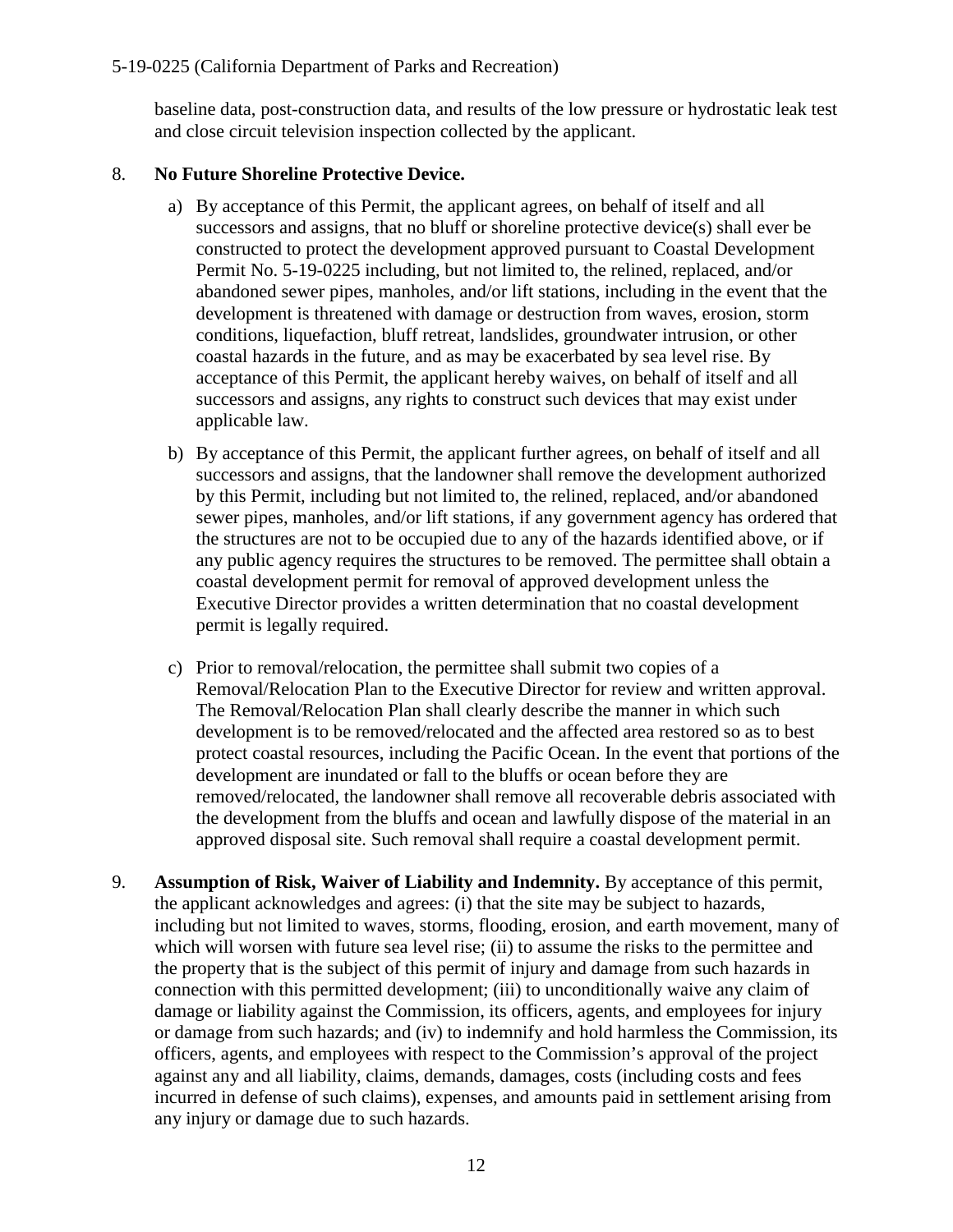# <span id="page-12-1"></span><span id="page-12-0"></span>**IV. FINDINGS AND DECLARATIONS**

## **A. PROJECT LOCATION & DESCRIPTION**

Doheny State Beach is located in Orange County in the community of Dana Point. The 62-acre State Park is located to the south of Pacific Coast Highway, and adjacent to Dana Point Harbor (**[Exhibit 1](https://documents.coastal.ca.gov/reports/2019/9/W26d/W26d-9-2019-exhibits.pdf)**). Doheny includes two sections separated by San Juan Creek. The northernmost section includes the park entrance and a day use area with a sandy beach, several large expanses of grass, picnic tables, restrooms, small park office with interpretive center, food concessions, and the North Day Use parking. The southern portion includes campground parking, restrooms, a day use area and the South Day Use parking. Altogether, the park has 1,267 existing parking spaces.

The California Department of Parks and Recreation (CSP) is proposing to reline or replace approximately 6,500 linear feet of existing aging sewer line (5,000 linear feet of 4 to 8-inch clay and iron gravity force main pipes and 1,500 linear feet of 4 and 6-inch PVC pipe sewer laterals (**[Exhibit 2a](https://documents.coastal.ca.gov/reports/2019/9/W26d/W26d-9-2019-exhibits.pdf)**). The sewer system collects sewage generated from the park facilities (restrooms, sinks, water fill stations), which is then conveyed to the lift stations on-site, pumped to the South Coast Water District Sewer system (off-site), and then pumped to a treatment facility(ies) located inland of the project site. After initial investigations into the condition of the existing sewer infrastructure, CSP concluded that much of the existing sewer system within Doheny Beach State Park is in poor condition. A small amount of the existing sewer system, if not in poor condition, may be relined using cured-in-place-pipe liner. The remaining aged sewer infrastructure is proposed to be replaced. Sewer lines to be replaced in the same location will either be replaced by pipe bursting and left in-situ or will require retrenching, demolition, removal, and disposal of existing pipe and replacement with new heavy wall 6 to 8-inch PVC pipes with watertight gasketed joints or jointless high-density polyethylene pipe. Where trenching is required, new pipes will be installed on a deepened 1-foot rock trench foundation wrapped in geotextile fabric. Where excavation will exceed 8 to 10 feet above mean sea level (AMSL), dewatering will be required. Produced water will be plumbed to tanks, filtered, and discharged into the sewer system. Sewer lines to be replaced with a new alignment are proposed to be capped and abandoned-in-place.

In some cases, there is existing park vegetation where trenching is proposed. As proposed, trenching will result in the removal of native and non-native ornamental tree and shrub species including 1 Brazilian pepper tree (highly invasive), 8 Mexican fan palms, 3 eucalyptus trees (moderately invasive), 26 pink melaleuca, 2 sycamores (native), 11 toyon shrubs (native), 9 lemonade berry plants (native), and 1 Mexican elderberry (native). Removal of vegetation, as proposed, will be conducted outside of bird breeding season (February 15 to September 1). Upon backfilling the constructed trenches, the applicant is proposing to plant 16 pink melaleuca, 6 Torrey pine trees, one sycamore, 5 native cherry trees, 4 Mexican fan palms, 2 coyote brush, 19 toyon, 35 lemonade berry shrubs, 1 Mexican elderberry, and 7 laurel sumac in accordance with plant protection best practices. No planting of invasive species are proposed.

The proposed development also includes modifications to an existing lift station and construction of a new lift station, rehabilitation of 4 manholes and installation of 21 manholes. Specifically, the existing lift station in the campground is proposed to be rehabilitated with new pumps,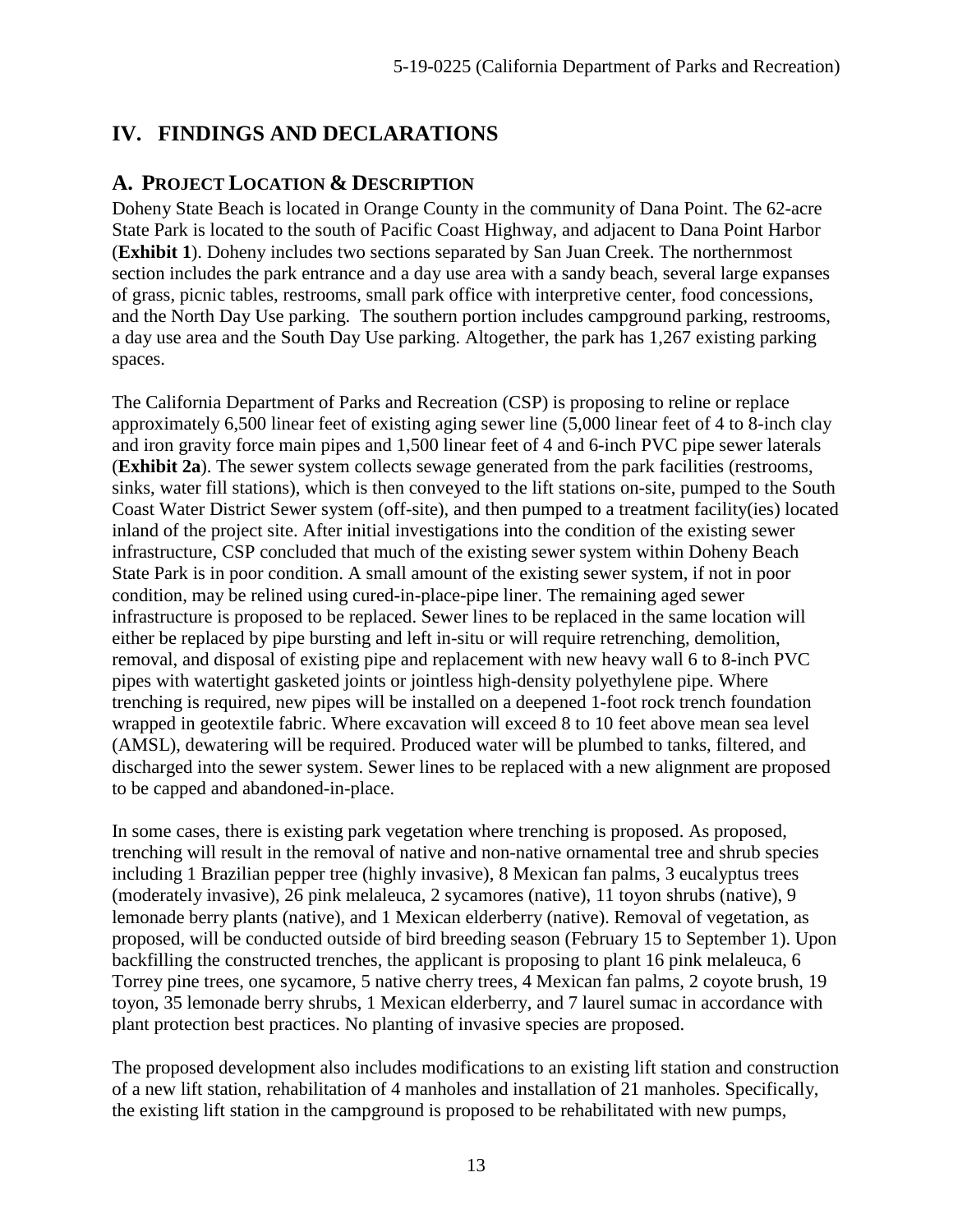piping, interior lining, and sealing of the wet wall. The new lift station, approximately 6 feet by 6 feet by 6 feet, is proposed to replace an existing underground pump station that is not meeting current requirements. It is located above ground in an existing maintenance yard surrounded by an existing 6-foot high fence to allow for easy maintenance.

To complete the project expeditiously with minimum impacts to public access, the applicant proposes phased closure of the Day Use areas between November 2019 and April 2020 in order to maintain access to the State Beach and Park amenities throughout construction, and temporary closure of the campground from November 15, 2020 through April 1, 2021 for project-related activities. As proposed, at least 634 parking spaces in the Day Use areas will remain available for public use on a first come, first serve basis throughout project construction on any given day. No permanent change in the number of parking spaces is proposed.

CSP is proposing to implement Project Avoidance and Minimization Measures (**[Exhibit 3](https://documents.coastal.ca.gov/reports/2019/9/W26d/W26d-9-2019-exhibits.pdf)**) for the minimization of impacts to biological resources, archaeological resources, and water quality. These include tree protection measures, avoidance of construction during bird breeding season and monarch butterfly overwintering season, covering of open trenches or bore holes to avoid harm to wildlife, erosion and runoff control measures, preparation of a Stormwater Pollution Prevention Plan (SWPPP), and requirements to retain an archaeological monitor on-site during ground disturbing activities that would stop work if potentially sensitive resources are found. No tribal cultural resources are anticipated to be found within the project vicinity.

On January 7, 2019, the State Lands Commission determined that the proposed project is not subject to its leasing or permitting requirements. This project is funded through a Clean Beaches Initiative grant with the goal of reducing bacterial concentrations at public beaches as a result of prioritization of Doheny State Beach by the Clean Beaches Task Force (which is a group appointed by the State Water Board). As a result of this project, the sewer pipe crossing the bridge over San Juan Creek would be decommissioned and realigned under Pacific Coast Highway (Highway 1).

The City of Dana Point, the City in which the proposed project is located, has a certified Local Coastal Program; however, Doheny State Beach Park and the portion of Highway 1affected by this development are located within the Commission's retained coastal development permit jurisdiction area. Therefore, a CDP from the Coastal Commission is required and the standard of review for the CDP application is Chapter 3 of the Coastal Act.

# <span id="page-13-0"></span>**B. PUBLIC ACCESS & RECREATION**

The following Coastal Act policies protect the public's right to public access and recreation opportunities:

Section 30210 of the Coastal Act states:

 *In carrying out the requirement of Section 4 of Article X of the California Constitution, maximum access, which shall be conspicuously posted, and recreational opportunities shall be provided for all the people consistent with public safety needs and the need to protect public rights, rights of private property owners, and natural resource areas from overuse.*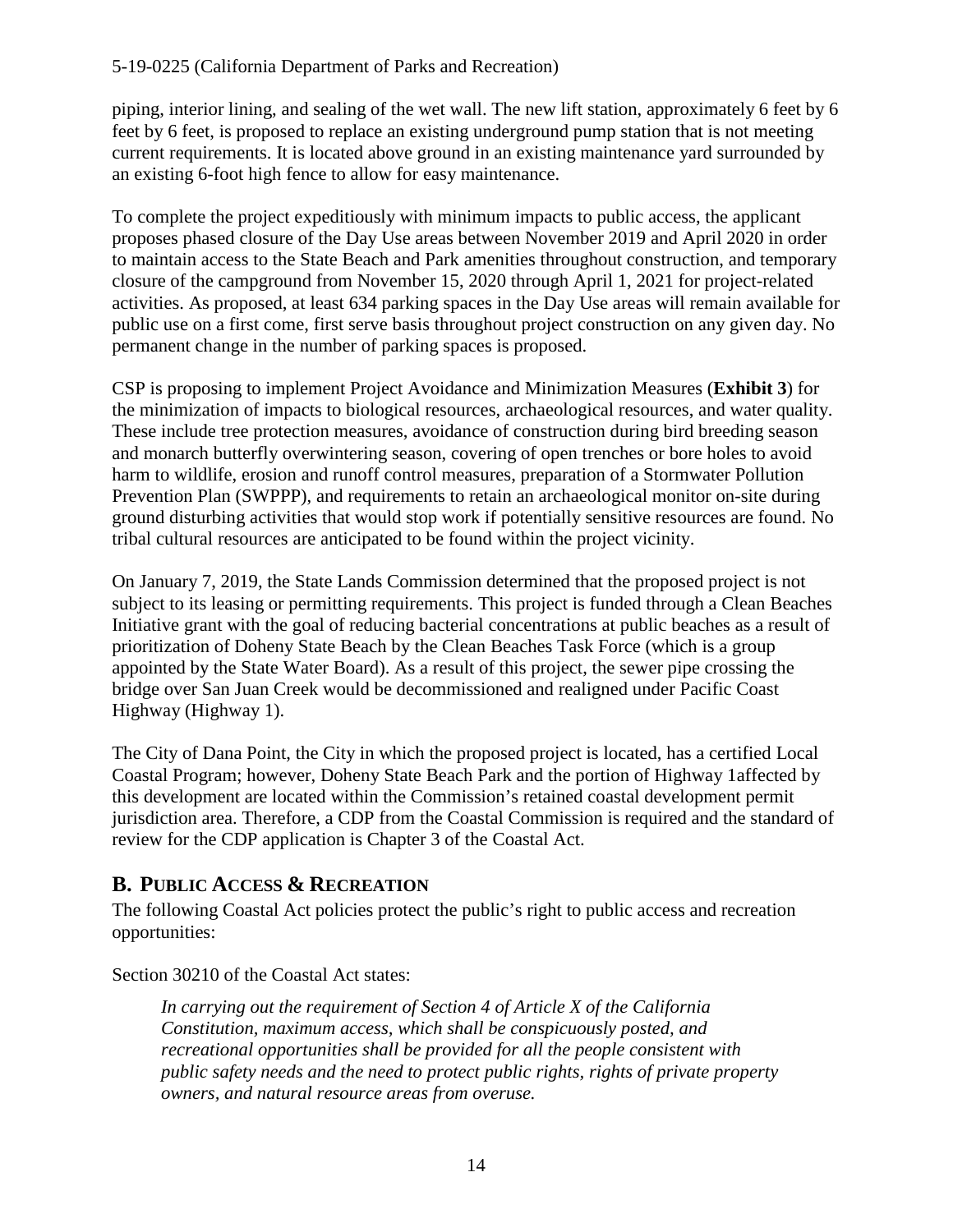#### Section 30211 of the Coastal Act states:

 *Development shall not interfere with the public's right of access to the sea where acquired through use or legislative authorization, including, but not limited to, the use of dry sand and rocky coastal beaches to the first line of terrestrial vegetation.* 

#### Section 30212 of the Coastal Act states, in part:

*(a) Public access from the nearest public roadway to the shoreline and along the coast shall be provided in new development projects...* 

#### Section 30213 of the Coastal Act states:

*Lower cost visitor and recreational facilities shall be protected, encouraged, and, where feasible, provided. Developments providing public recreational opportunities are preferred.* 

#### Section 30220 of the Coastal Act states:

 *Coastal areas suited for water-oriented recreational activities that cannot be readily provided at inland water areas shall be protected for such uses.* 

#### Section 30221 of the Coastal Act states:

*Oceanfront land suitable for recreational use shall be protected for recreational use and development unless present and foreseeable future demand for public or commercial recreational activities that could be accommodated on the property is already adequately provided for in the area.* 

#### Coastal Act section 30252 states:

*The location and amount of new development should maintain and enhance public access to the coast by (1) facilitating the provision or extension of transit service, (2) providing commercial facilities within or adjoining residential development or in other areas that will minimize the use of coastal access roads, (3) providing nonautomobile circulation within the development, (4) providing adequate parking facilities or providing substitute means of serving the development with public transportation, (5) assuring the potential for public transit for high intensity uses such as high-rise office buildings, and by (6) assuring that the recreational needs of new residents will not overload nearby coastal recreation areas by correlating the amount of development with local park acquisition and development plans with the provision of onsite recreational facilities to serve the new development.*

The Doheny State Beach Park provides coastal recreation opportunities, including beach camping, fishing, surfing, kayaking, windsurfing, swimming, beach volleyball, and other recreational activities, as well as open space for enjoyment of the park and sandy beach. During the proposed sewer system improvements project, the applicant proposes phased closure of the Day Use areas between November 2019 and April 2020 in order to maintain access to the State Beach and Park amenities throughout construction, and temporary closure of the campground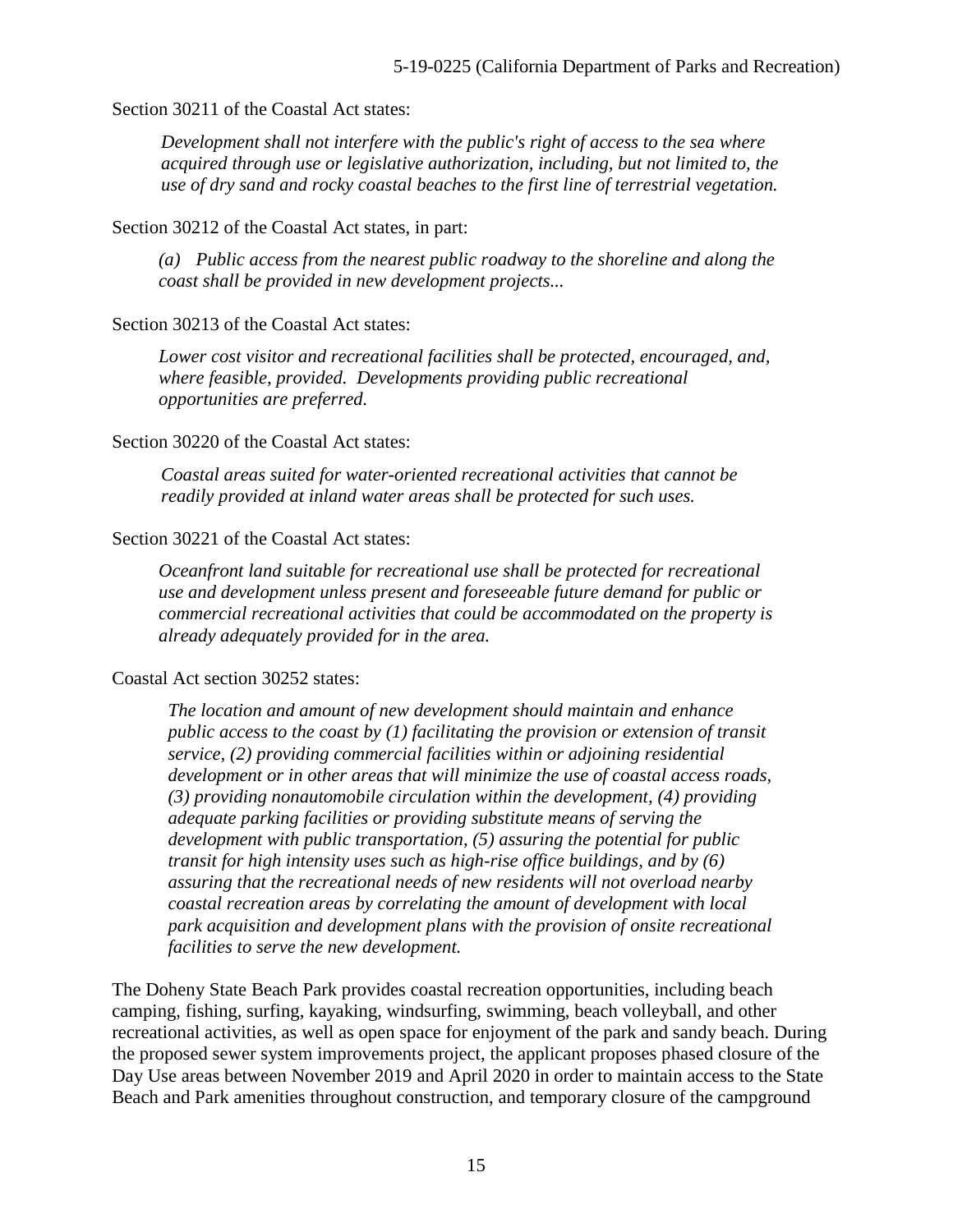from November 15, 2020 through April 1, 2021 for project-related activities. CSP submitted an Access and Staging Plan (**[Exhibit 2b](https://documents.coastal.ca.gov/reports/2019/9/W26d/W26d-9-2019-exhibits.pdf)**) that shows existing public beach accessways.

**Special Condition 3** requires the applicant to expand this plan to provide a clear description of the proposed phased closure of the day use areas, develop a public access signage plan to facilitate continued use of the park during construction, postpone proposed closure of the campground until after the Thanksgiving holiday weekend (peak holiday use), and minimize use of public parking spaces. Altogether, the park has 1,267 existing parking spaces. As proposed, at least half of the parking spaces in the Day Use areas will remain available for public use on a first come, first serve basis throughout project construction. State Parks plans on commencing project development Fall 2019 and finishing in Spring 2021 and avoiding work during peak beach use season; so, the Day Use area parking lots are not anticipated to exceed capacity. In addition, there are other public parking areas in the immediate project vicinity that service the beach and adjacent harbor. No permanent change in the number of parking spaces is proposed.

The proposed project includes connection of force main sewer line to existing sewer infrastructure via trenching below Pacific Coast Highway (PCH) between October 1<sup>st</sup> and November  $15<sup>th</sup>$ , 2019. As proposed, there will be no complete closure of PCH; traffic will be temporarily diverted within or in close proximity to the PCH right-of-way. **Special Condition 1**  requires the development to be carried out consistent with the proposed project. CSP is working with California Department of Transportation (Caltrans) on a Traffic Management Plan for coastal access along PCH (Highway 1), which is located immediately adjacent to (inland of) Doheny State Park. **Special Condition 2** requires the applicant to provide evidence of approval of the project from Caltrans prior to issuance of the coastal development permit. In any case, at this location, PCH is a one-way street directed away from the entrance to Doheny State Beach Park; so, while access heading downcoast along Highway 1 may be slowed during construction of the sewer improvements under PCH, the work is proposed outside of peak beach use season and no significant impacts to public access to Doheny State Park are anticipated.

As conditioned, the Commission finds that the development conforms with the public access policies of the Coastal Act.

## <span id="page-15-0"></span>**C. MARINE RESOURCES AND WATER QUALITY**

The following Coastal Act policies protect marine resources from the effects of polluted runoff:

Section 30230 of the Coastal Act states:

*Marine resources shall be maintained, enhanced, and where feasible, restored. Special protection shall be given to areas and species of special biological or economic significance. Uses of the marine environment shall be carried out in a manner that will sustain the biological productivity of coastal waters and that will maintain healthy populations of all species of marine organisms adequate for long-term commercial, recreational, scientific, and educational purposes.* 

Section 30231 of the Coastal Act states:

*The biological productivity and the quality of coastal waters, streams, wetlands, estuaries, and lakes appropriate to maintain optimum populations of marine*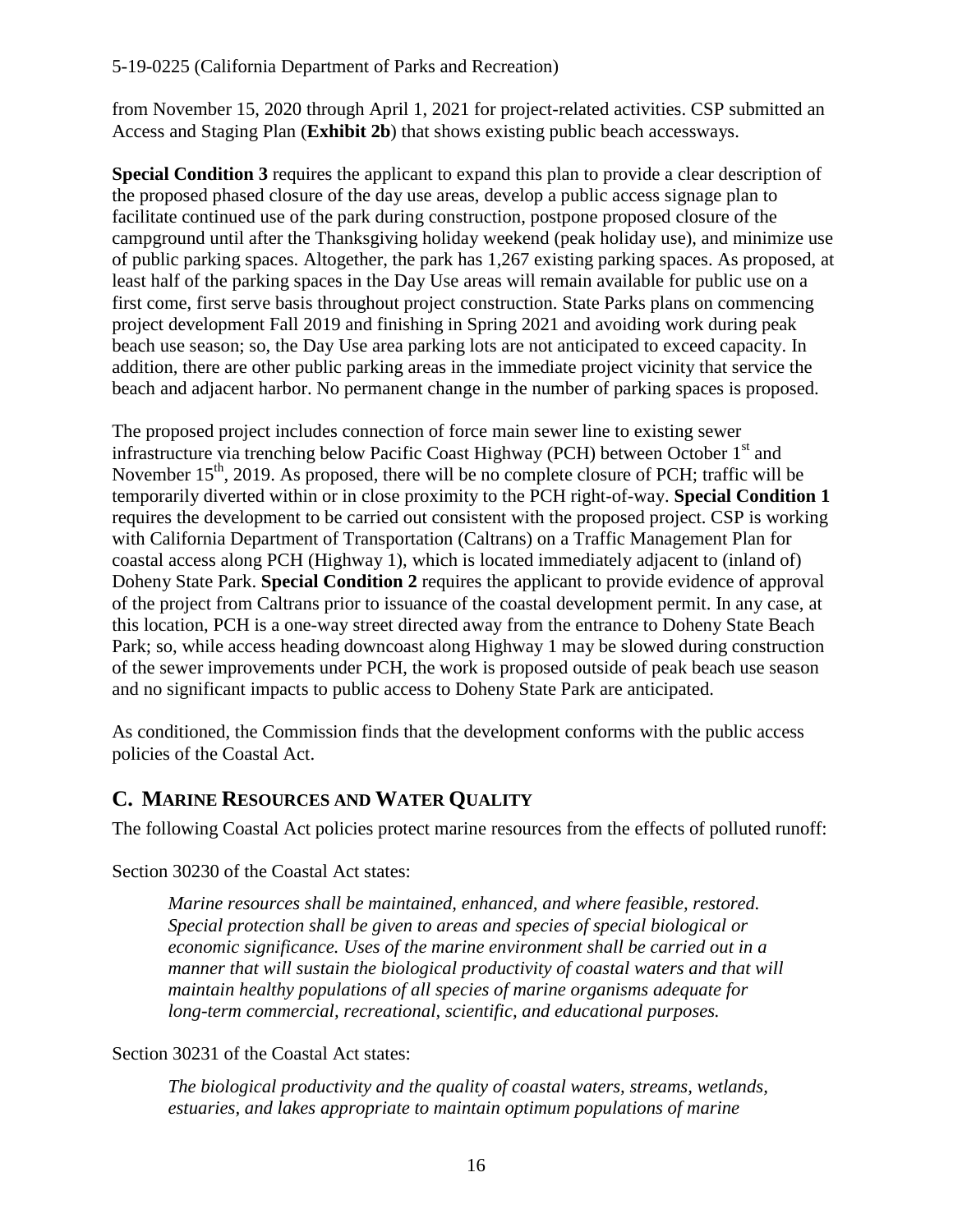*organisms and for the protection of human health shall be maintained and, where feasible, restored through, among other means, minimizing adverse effects of waste water discharges and entrainment, controlling runoff, preventing depletion of ground water supplies and substantial interference with surface water flow, encouraging waste water reclamation, maintaining natural vegetation buffer areas that protect riparian habitats, and minimizing alteration of natural streams* 

The existing sewer system at Doheny includes sewage transmission lines made of clay, plastic, and metal that, according to the applicant, are nearing the end of their useful life. Investigations of the aging infrastructure, including camera surveys, suggest that deficiencies, including pipeline sags and offsets, are present due to suspected soil settlement from groundwater fluctuations. Thus, CSP concluded that much of the existing sewer system within Doheny Beach State Park is in poor condition. With current conditions, seismic activity or rupture due to the age of the infrastructure and its location in a coastal environment could result in the discharge of sewage effluent directly into San Juan Creek, which discharges directly into the Pacific Ocean in an area with high recreational use and near a marine protected area. As a result of this project, the sewer pipe crossing the bridge over San Juan Creek would be decommissioned. This project is funded through a Clean Beaches Initiative grant with the goal of reducing bacterial concentrations at public beaches as a result of prioritization of Doheny State Beach by the Clean Beaches Task Force (which is a group appointed by the State Water Board).

New sewer lines are proposed to be heavy wall 6 to 8-inch PVC pipes with watertight gasketed joints or jointless high-density polyethylene pipe to strengthen the sewer system and prevent groundwater intrusion. Where trenching is required, new pipes are designed to be installed on a deepened 1-foot rock trench foundation wrapped in geotextile fabric to prevent soil migration and reduce settlement, which are the conditions that CSP contributes to the degradation of the existing infrastructure. **Special Condition 1** requires the development to be carried out consistent with the proposed project, as conditioned, including the applicant's sewer system improvement plans.

Project-related construction, including excavation and dewatering, has the potential to adversely impact water quality and marine resources if effluent is released or dewatered fluids are disposed of improperly. As proposed, where excavation will exceed 8 to 10 feet above mean sea level (AMSL), dewatering will be required. Produced water will be plumbed to tanks, stored, filtered, tested (as required), and discharged into the sewer system. **Special Condition 6** is imposed to require CSP to adhere to the recommendations in the geotechnical report, which include dewatering recommendations. In addition, CSP is proposing to implement Project Avoidance and Minimization Measures (**[Exhibit 3](https://documents.coastal.ca.gov/reports/2019/9/W26d/W26d-9-2019-exhibits.pdf)**) for the minimization of impacts to biological resources and water quality, which include use of silt fencing, fiber rolls, and/or other erosion and runoff control measures and site management practices to ensure no material is discharged into San Juan Creek; implementation of best management practices (BMPs) for any sediment stockpiles; implementation of measures to ensure discharge does not contain toxic substances and will not increase turbidity or erosion; refueling and maintenance of equipment off-site; and preparation of a Stormwater Pollution Prevention Plan (SWPPP).

**Special Condition 1** requires the development to be carried out consistent with the proposed project, as conditioned, including the applicant's Project Avoidance and Minimization Measures and **Special Condition 4** requires development and implementation of a Construction Pollution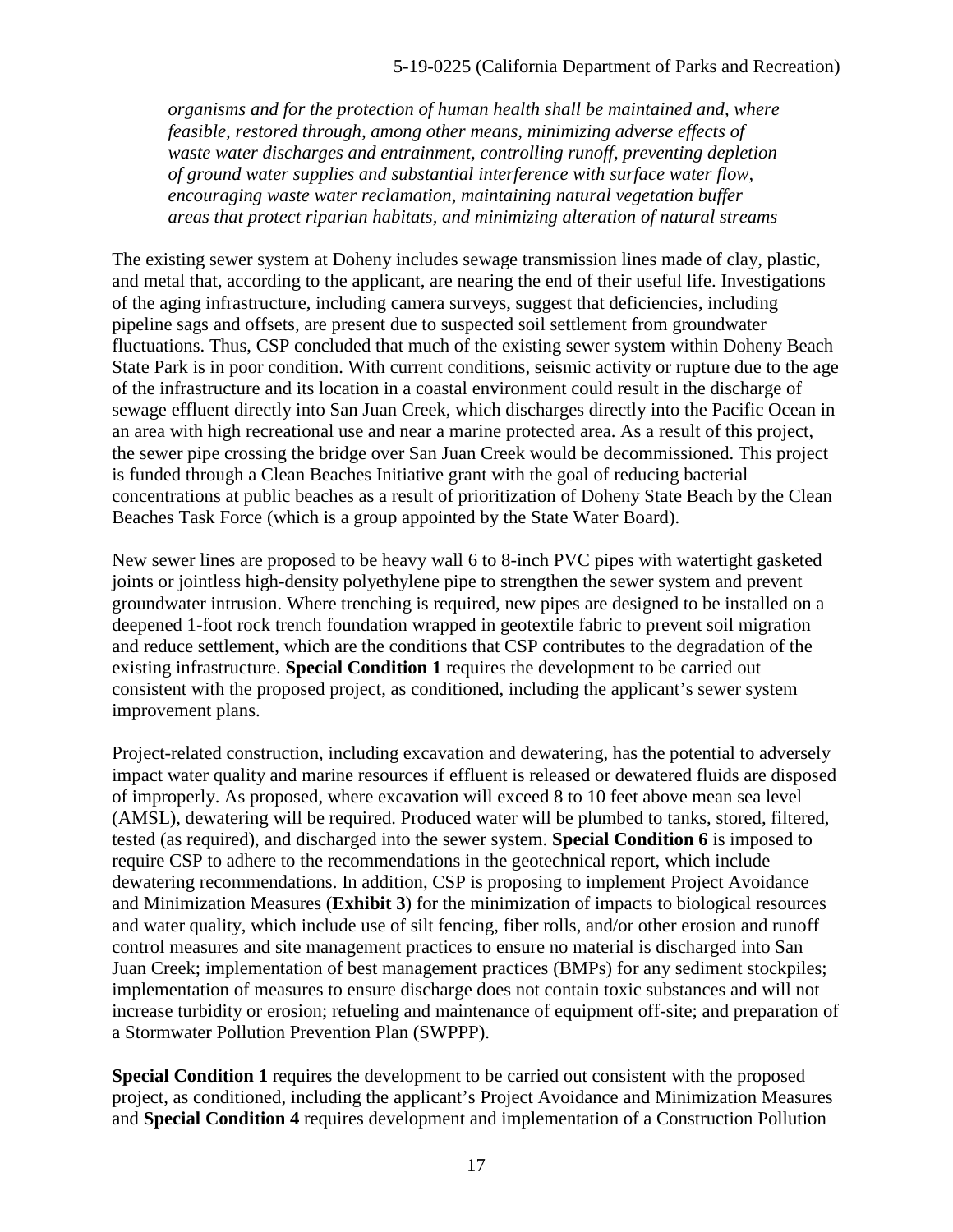Prevention Plan, which can be incorporated into the applicant's SWPPP, that contains specific maps, plans for phased construction, and additional water quality BMPs to minimize runoff and pollutant discharge, minimize soil erosion and sedimentation, and avoid oil and other hydraulic fluid spills. **Special Condition 4** also requires dewatering BMPs be applied consistent with the requirements of the San Diego Regional or State Water Quality Board. **Special Condition 2** also requires the applicant to provide evidence of approval of the project from the appropriate Water Quality Control Board(s) prior to issuance of the coastal development permit. These special conditions also serve to protect San Juan Creek, which historically provided critical habitat for steelhead (not known to be present currently).

In addition, CSP is proposing to continue water quality monitoring for fecal indicator bacteria to compare post-project data to collected baseline data. The applicant is also proposing to conduct either a low pressure or hydrostatic leak test for water tightness and close a circuit television inspection post-construction. A final Project Assessment and Evaluation report is proposed to be prepared upon completion of the testing and data analysis and is required to be submitted to the Executive Director within 30 days of completion (**Special Condition 7**) to assess the success of the project and associated water quality impacts or improvements.

As described above, the project is proposed and conditioned to prevent adverse impacts to water quality and marine resources and designed to avoid such impacts for the expected life of the development. As proposed and conditioned, the Commission finds that the development conforms with Sections 30230 and 30231 of the Coastal Act.

## <span id="page-17-0"></span>**D. LAND RESOURCES**

Coastal Act section 30244 states:

*Where development would adversely impact archaeological or paleontological resources as identified by the State Historic Preservation Officer, reasonable mitigation measures shall be required.* 

Coastal Act section 30240(b) states:

*Development in areas adjacent to environmentally sensitive habitat areas and parks and recreation areas shall be sited and designed to prevent impacts which would significantly degrade those areas, and shall be compatible with the continuance of those habitat and recreation areas.* 

### **Archaeological Resources**

A CSP archaeologist determined that no known archaeological sites have been found in the project vicinity. In addition, according to the applicant, no tribal resources have been recorded within or near the project area and the Native American Heritage Commission notified CSP on September 20, 2018 that the Sacred Lands File search had negative results. Furthermore, per the applicant's Project Avoidance and Minimization Measures (**[Exhibit 3](https://documents.coastal.ca.gov/reports/2019/9/W26d/W26d-9-2019-exhibits.pdf)**), CSP will have an archaeological monitor on-site during all ground-disturbing activities and if potentially significant resources are encountered, then work shall cease until a qualified resource specialist can evaluate the resource and implement appropriate protection measures. **Special Condition 1**  requires the development to be carried out consistent with the proposed project, as conditioned, including the applicant's Project Avoidance and Minimization Measures. Thus, no adverse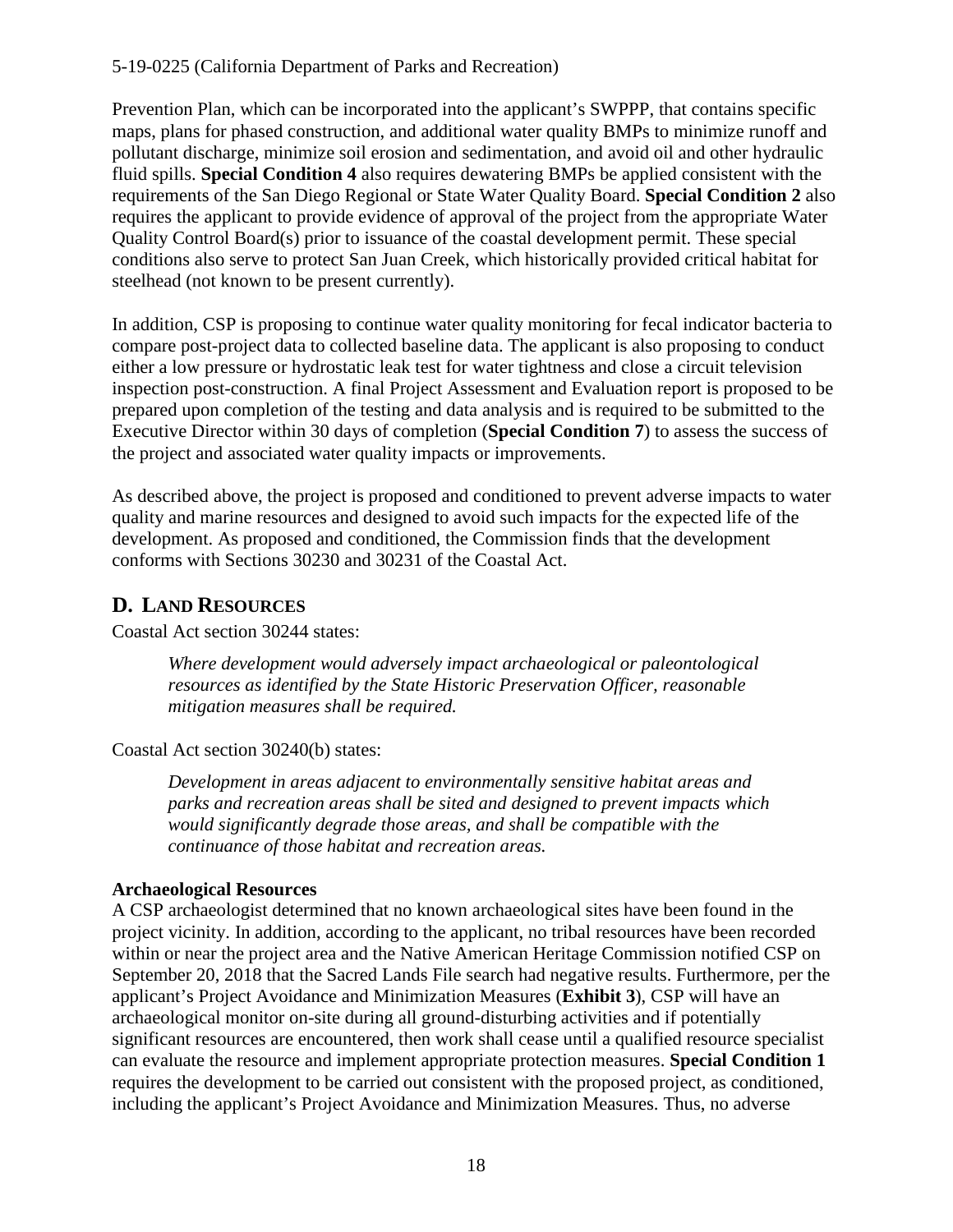impacts to archaeological resources are anticipated. As proposed, the project is consistent with Section 30244 of the Coastal Act.

### **Coastal Habitat**

There is existing park vegetation along the roadways, in the parking lots, in the street medians, and surrounding recreation areas. According to CSP records and the California Natural Diversity Database, no sensitive plants are known to be present in Doheny State Park. The landscaping at Doheny State Park is composed of isolated native, non-native, and invasive non-native plants that are not attached to contiguous sensitive habitat and, thus, do not rise to the level of environmentally sensitive habitat area (ESHA). The proposed trenching, in some locations, necessitates removal of some vegetation, which is shown in the table below. The applicant's current proposal to realign some of the sewer lines, rather than replace the pipes at their current location, was selected in order to minimize the amount of vegetation impacted by the project. As proposed, approximately 3% of Doheny State Park's vegetation would be temporarily removed. CSP is also proposing to replant affected vegetation areas with the plants listed in the table.

| <b>Tree and Shrub Removal and Replacement</b> |                 |                    |                                                                                                      |                          |                 |  |  |  |
|-----------------------------------------------|-----------------|--------------------|------------------------------------------------------------------------------------------------------|--------------------------|-----------------|--|--|--|
| <b>Species</b>                                | <b>Existing</b> | <b>Proposed</b>    | <b>Species</b>                                                                                       | <i>Existing</i>          | <b>Proposed</b> |  |  |  |
| Carrotwood Tree                               |                 |                    | Fortnight Lilly***                                                                                   | $\pm 17$                 | 51              |  |  |  |
| Eucalyptus Tree**                             | 3               |                    | <b>Russian Olive</b>                                                                                 | 3                        | 4               |  |  |  |
| <b>Australian Willow</b>                      |                 |                    | Toyon*                                                                                               | 11                       | 33              |  |  |  |
| <b>Flaxleaf Paperbark</b>                     | 3               | 3                  | Myoporum Laetum**                                                                                    | 25                       |                 |  |  |  |
| Pink Melaleuca                                | 26              | 16                 | Lemonade Berry*                                                                                      | 9                        | 35              |  |  |  |
| Tobira                                        |                 |                    | Mexican Elderberry*                                                                                  |                          |                 |  |  |  |
| Sycamore Tree*                                | $\mathfrak{D}$  |                    | Cape Honeysuckle                                                                                     |                          |                 |  |  |  |
| Torrey Pine Tree*                             |                 | 6                  | Jade Plant                                                                                           |                          |                 |  |  |  |
| Pine Tree                                     |                 |                    | Coyote Brush*                                                                                        |                          | $\overline{2}$  |  |  |  |
| Yew Pine                                      |                 |                    | Coast Sunflower*                                                                                     |                          | ±19             |  |  |  |
| Holly Leafed Cherry*                          | 2               | 4                  | Laurel Sumac*                                                                                        |                          | 7               |  |  |  |
| Catalina Cherry*                              |                 |                    |                                                                                                      |                          |                 |  |  |  |
| Brazilian Pepper**                            |                 |                    |                                                                                                      |                          |                 |  |  |  |
| Mexican Fan Palm                              | 8               | 4                  |                                                                                                      |                          |                 |  |  |  |
| Red Alder                                     |                 |                    |                                                                                                      |                          |                 |  |  |  |
| Feather Myrtle                                |                 | 3                  |                                                                                                      |                          |                 |  |  |  |
| Queen Palm                                    |                 |                    |                                                                                                      |                          |                 |  |  |  |
| <b>Total</b><br>$\cdots$                      | 52              | 41<br>$\mathbf{r}$ | <b>T</b> otal<br>$\mathbf{A}$ and $\mathbf{A}$ and $\mathbf{A}$ and $\mathbf{A}$<br>and a statement. | $\pm 68$<br>$\mathbf{r}$ | ±152            |  |  |  |

\* Native plant species; \*\*Invasive plant species; \*\*\*Plants to be divided replanted

As shown above, CSP is proposing to remove native, non-native ornamental, and invasive nonnative plants and plant or replant native and non-native ornamental species (**[Exhibit 2c](https://documents.coastal.ca.gov/reports/2019/9/W26d/W26d-9-2019-exhibits.pdf)**). The applicant's proposal involves removal of a Brazilian pepper tree, a highly invasive tree species, and two moderately invasive species (California Invasive Plant Council designations), eucalyptus and myoporum, and planting additional native species at a higher native to non-native plant ratio than currently exists, which enhances the habitat value of the vegetated areas. Furthermore, key habitat indicator species (i.e. lemonade berry) are proposed to be planted in close proximity to one another, as opposed to scattered around the park, which also enhances the habitat value of the segmented vegetated areas within Doheny. No non-native invasive species are proposed to be planted.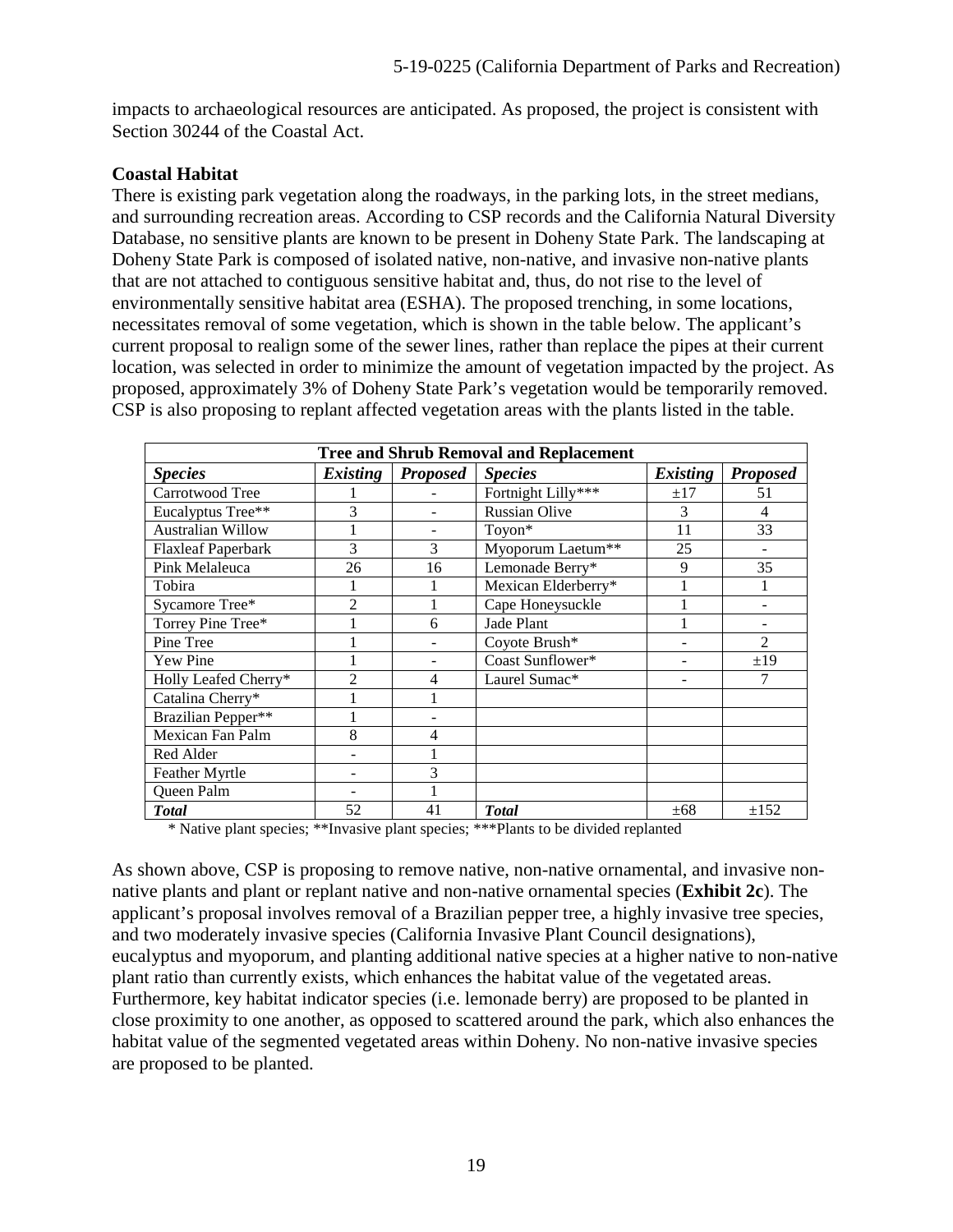**Special Condition 5D** requires the applicant to revise the planting plan to replace the non-native plant species with all native plant (including tree) species and appropriate native riparian species adjacent to San Juan Creek, which could include species like Coast Live Oak (*Quercus agrifolia*), Western Sycamore (*Planatus racemosa*), Torrey Pine (*Pinus torreyana*), Hollyleaf Cherry (*Prunus ilicifolia*), California Ash (*Fraxinus dipetala*), Black Cottonwood (*Populus trichocarpa*), White Alder (*Alnus rhombifolia*), and Southern California Black Walnut (*Juglans californica*). Per **Special Condition 5D**, the applicant must also provide temporary and longterm irrigation and drainage plans that encourage low water use. **Special Condition 5D** also requires the applicant to prepare a landscape monitoring plan that includes a monitoring schedule, data collection methods, performance standards, and success criteria to be evaluated through the development and submittal of a 5-year monitoring report to the Executive Director for review and written approval. If the monitoring report indicates that the planted vegetation did not establish successfully, then a new landscape monitoring plan must be developed and implemented.

Furthermore, per the applicant's planting plans, all tree and plant work is proposed to be performed in accordance with best practices, including protection of rootballs, use of aeration tubes, use of native soils, tree canopy care techniques, and protection of existing plants on-site, and with a natural resource specialist present. In addition, the applicant's Project Avoidance and Minimization Measures include additional plant protection measures including clean cutting of roots less than 2 inches in diameter, hand digging around roots with diameters greater than 2 inches, and avoidance of roots greater than 5 inches. **Special Condition 1** requires the development to be carried out consistent with the proposed project, as conditioned, including the applicant's vegetation removal and planting plans and Project Avoidance and Minimization Measures.

Therefore, as conditioned, the project not only improves the sewer system to prevent adverse impacts to water quality and marine resources due to the existing aged structures, but will also result in enhanced, location-appropriate, native vegetation areas within Doheny State Beach Park consistent with Section 30240(b) of the Coastal Act.

## **Wildlife**

As proposed, removal of vegetation would be conducted outside of bird breeding season (February 15 to September 1). However, considering sensitive bird species including California gnatcatchers, willow flycatchers, least Bell's vireo, black-crowned night herons, great blue herons, and snowy egrets have been reported in the project vicinity, **Special Condition 5A** ensures that if construction must be conducted during bird nesting season, then nesting bird surveys must be conducted and submitted to the Executive Director, and, if nests are found, appropriate buffers, monitoring, and implementation of construction noise mitigation measures are required. As shown in the table above, 52 trees are proposed be removed and 41 are proposed be planted. The resulting currently proposed loss of 11 trees is not expected to have a significant adverse impact on wildlife, including birds, because of the number of mature trees located in close proximity the areas impacted by proposed trenching activities within Doheny State Park Construction and the additional habitat value of new native tree and shrub species. In addition, per **Special Condition 5D**, the Executive Director must review and approve a revised planting plan, which requires planting of only native species and may include planting of additional trees. Furthermore, construction activities are proposed to be conducted between 8:00 am and 5:00 pm; thus, no impacts to birds or other wildlife due to nighttime construction lighting are anticipated.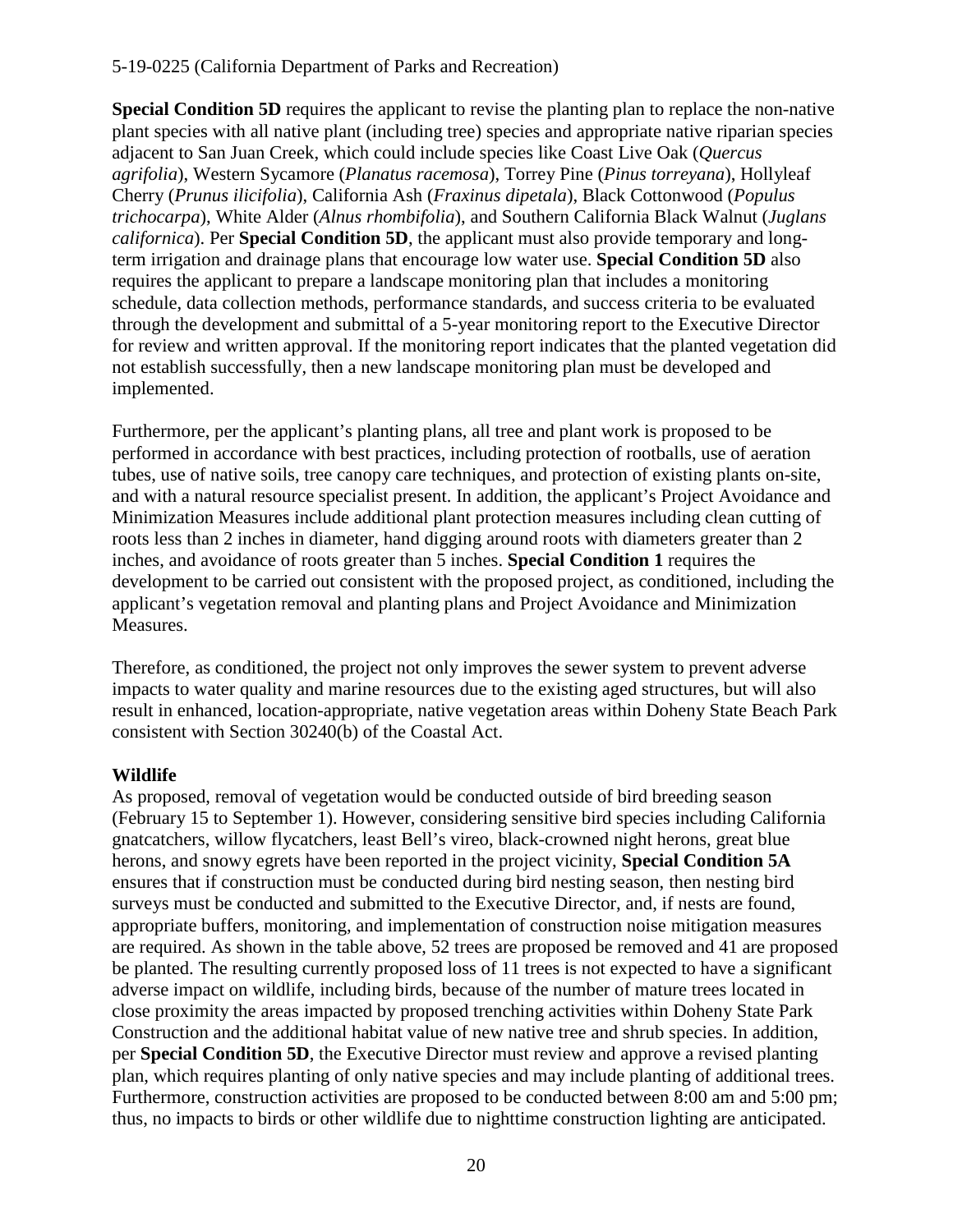To avoid adverse impacts to wildlife, the CSP Project Avoidance and Minimization Measures also include requirements to have a natural resources monitor present during project activities that may impact monarch butterflies and to cover open trenches or bore holes to prevent entrapment of animals. **Special Condition 5B** requires CSP to retain a qualified biologist to survey the site for Monarch butterflies and recommend avoidance measures, which the applicant must implement, and **Special Condition 5D** requires a biologist with knowledge about monarch butterfly micro-habitat to recommend measures to ensure that proposed planting activities continue or enhance butterfly habitat, which must be included in the revised planting plan for approval by the Executive Director. **Special Condition 5C** requires the permittee to ensure that any trenches or other holes constructed in association with the subject project are not left unattended and are covered and contact an appropriate rescue organization immediately if any wildlife is entrapped during construction.

Therefore, as proposed and conditioned, the development will not result in significant degradation of recreation areas or parks and is compatible with the continuance of those recreation and park areas. Therefore, the Commission finds that the project, as conditioned, conforms with Section 30240(b) of the Coastal Act.

## <span id="page-20-0"></span>**E. DEVELOPMENT AND COASTAL HAZARDS**

Coastal Act section 30250 states, in part:

*New residential, commercial, or industrial development, except as otherwise provided in this division, shall be located within, contiguous with, or in close proximity to, existing developed areas able to accommodate it or, where such areas are not able to accommodate it, in other areas with adequate public services and where it will not have significant adverse effects, either individually or cumulatively, on coastal resources.* 

Coastal Act section 30251 states:

*The scenic and visual qualities of coastal areas shall be considered and protected as a resource of public importance. Permitted development shall be sited and designed to protect views to and along the ocean and scenic coastal areas, to minimize the alteration of natural land forms, to be visually compatible with the character of surrounding areas, and, where feasible, to restore and enhance visual quality in visually degraded areas.* 

### Coastal Act section 30253 states, in part:

*New development shall do all of the following:* 

- *(a) Minimize risks to life and property in areas of high geologic, flood, and fire hazard.*
- *(b) Assure stability and structural integrity, and neither create nor contribute significantly to erosion, geologic instability, or destruction of the site or surrounding area or in any way require the construction of protective devices that would substantially alter natural landforms along bluffs and cliffs.*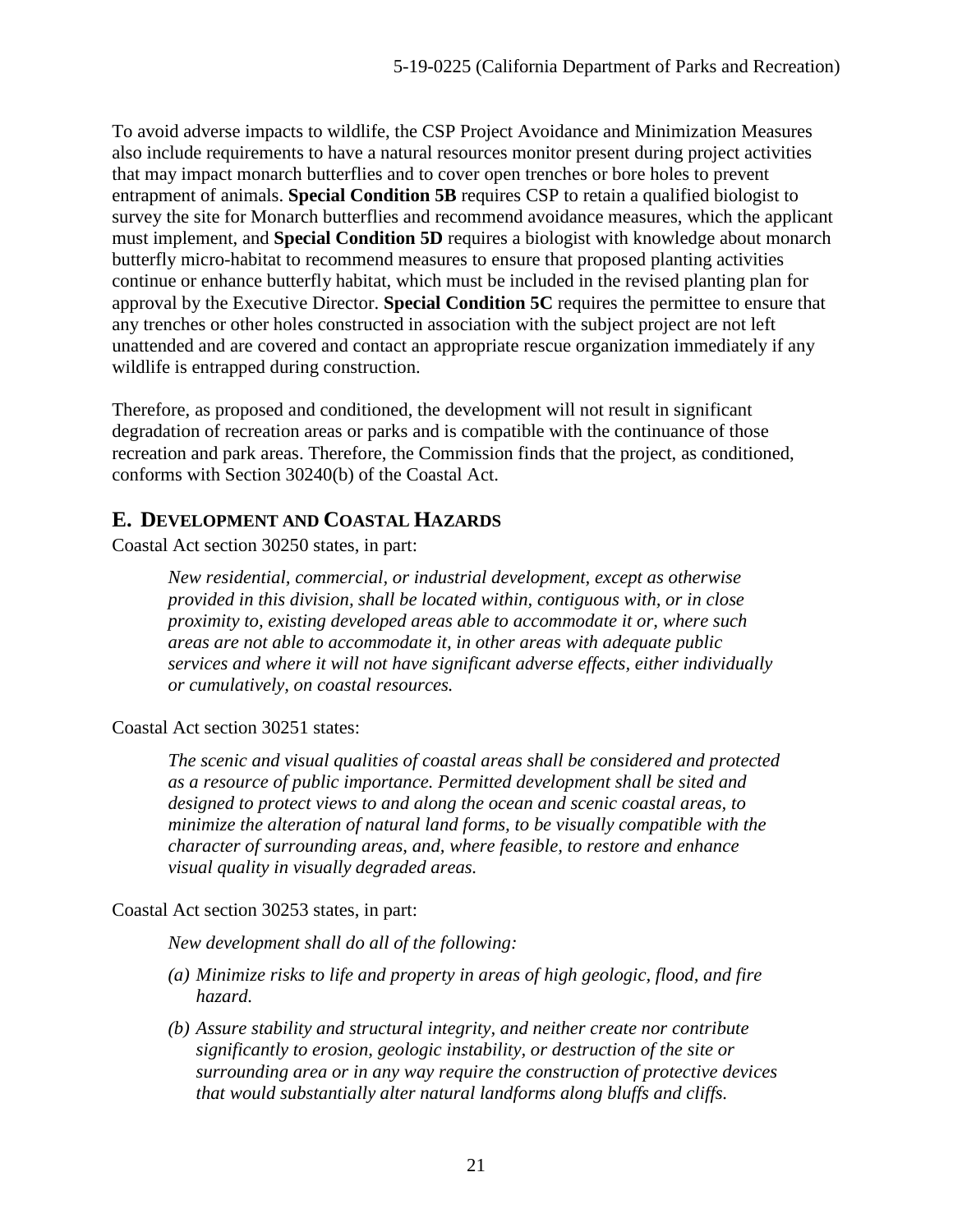#### Coastal Act section 30254 states, in part:

*New or expanded public works facilities shall be designed and limited to accommodate needs generated by development or uses permitted consistent with the provisions of this division; provided, however, that it is the intent of the Legislature that State Highway Route l in rural areas of the coastal zone remain a scenic two-lane road. Special districts shall not be formed or expanded except where assessment for, and provision of, the service would not induce new development inconsistent with this division. Where existing or planned public works facilities can accommodate only a limited amount of new development, services to coastal dependent land use, essential public services and basic industries vital to the economic health of the region, state, or nation, public recreation, commercial recreation, and visitor-serving land uses shall not be precluded by other development.* 

#### Coastal Act section 30254.5 states:

*Notwithstanding any other provision of this law, the commission may not impose any term or condition on the development of any sewage treatment plant which is applicable to any future development that the commission finds can be accommodated by that plant consistent with this division. Nothing in this section modifies the provisions and requirements of Section 30254 and 30412.*

#### **Coastal Hazards**

Concentrations of atmospheric greenhouse gases have been increasing substantially in recent centuries, largely due to human-induced greenhouse gas emissions, which has resulted in considerable warming of the Earth and ocean. This global warming is causing and will continue to cause, among other things, sea levels to rise due to a combination of thermal expansion of ocean water and melting land ice. Depending on current and future concentrations of greenhouse gas emissions, scientists have developed projections of future sea level rise scenarios based on different emission scenarios and existing development. Sea level rise projections for Los Angeles, provided in the 2018 Ocean Protection Council Sea Level Rise Guidance, range from approximately 1.7 feet (low risk aversion) to 3.3 feet (medium-high risk aversion) to 5.0 feet (extreme risk aversion) of sea level rise by 2070, which according to the applicant would be the approximate end of the useful life of the proposed sewer system.

As our understanding of sea level rise continues to evolve, it is possible that sea level rise projections will continue to change as well. While uncertainty will remain with regard to exactly how much sea levels will rise and when, the direction of sea-level change is clear and it is critical to continue to assess sea level rise vulnerabilities when planning for future development. Importantly, maintaining a precautionary approach that considers high or even extreme sea level rise rates and includes planning for future adaptation will help ensure that decisions are made that will result in a resilient coastal California.

Doheny State Park is located in a low-lying, flood-prone area; however, using the Our Coast Our Future model (Coastal Storm Modelling System data), which is a publicly available tool for modeling impacts of sea level rise, even under an extreme risk aversion scenario (5 feet of sea level rise) with a 100-year storm, the sewer improvement areas are not expected to be subject to flooding or wave run-up by the end of the sewer system's 50-year anticipated life. Nonetheless,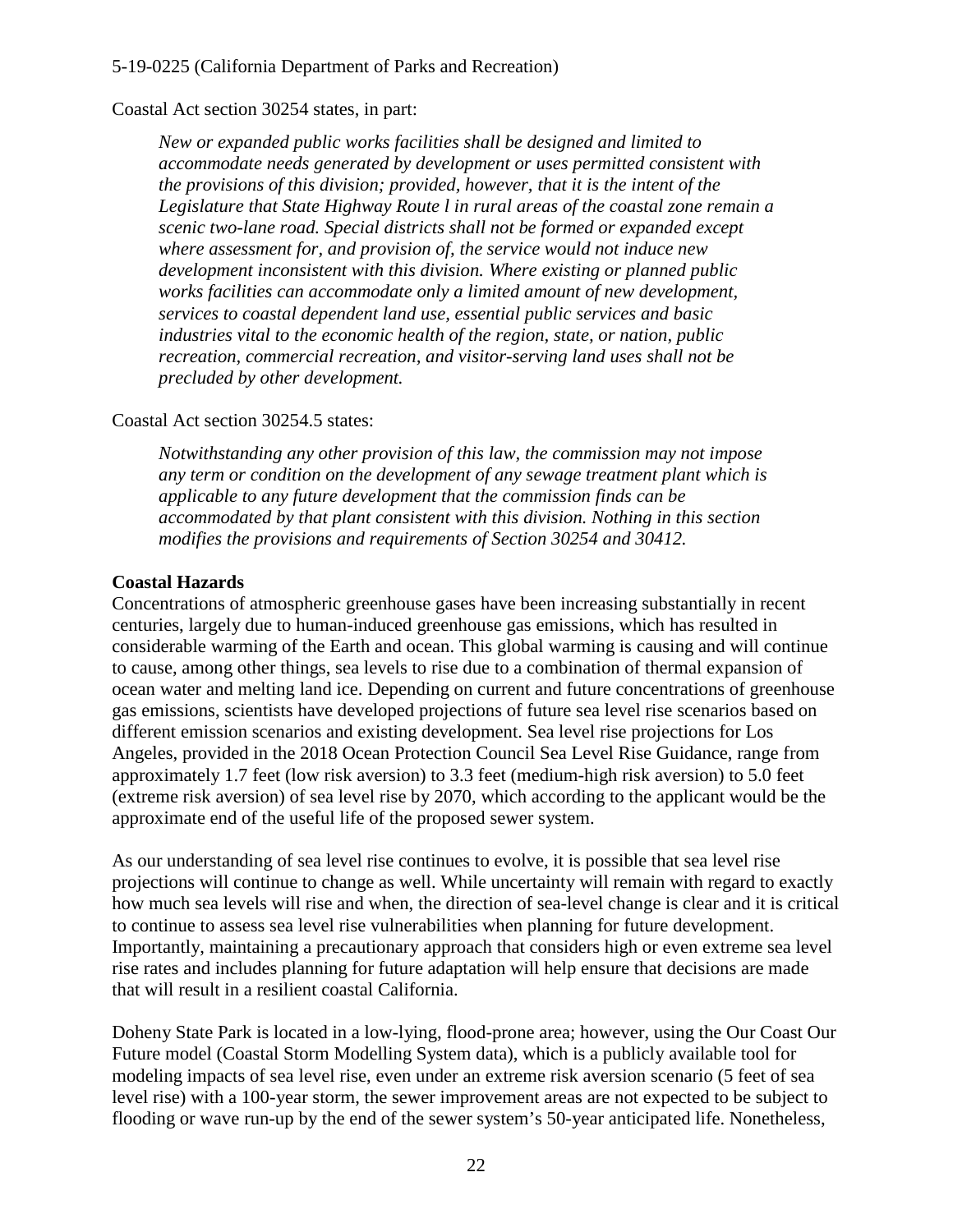the applicant considered relocating the entire sewer system inland, but found it to be economically infeasible because it would require relocating the public restrooms, and lifeguard headquarters, and other park facilities and utilities. The proposed location of the sewer improvements also minimizes landform alteration by replacing much of the sewer system in the current location or within close proximity to the existing sewer lines and facilities supported by the sewer system.

Additionally, the sewer system, as proposed, is designed to accommodate flooding through the inclusion of design elements such as the use of heavy wall PVC pipe, epoxy-coated manholes, manhole sealing inserts, and lift station improvements. The new pipes with gasketed joints and jointless segments will prevent groundwater intrusion and exfiltration of sewage. The new lift station, as proposed, is corrosion and weather resistant. Similarly, the epoxy-coating on the manholes will slow corrosion and prevent infiltration and exfiltration. If flooding does occur onsite, the manhole sealing inserts proposed to be added to new and existing manholes within Doheny will prevent water from entering the system.

While the project site is not anticipated to flood during the proposed life of the sewer infrastructure, **Special Conditions 8 and 9** are imposed requiring the applicant to assume the risks of the development and waive rights to future installation of a shoreline protective device as a precautionary approach given the uncertainty about the future conditions at this location. Specifically, Doheny State Beach Park is largely low-lying and flood-prone; thus, if there was a breach or substantial change in the morphology of the creek banks or beach (due to, per say, erosion caused by flash floods or high surf), then the development may be threatened. Given the high rates of erosion recently observed at the beaches fronting the South Day Use area and just downcoast of Doheny State Beach at Capistrano Beach, this hypothetical situation does not seem unrealizable.

Furthermore, sea level rise models indicate that the project site may be subject to inundation between 2080 and 2100 depending on risk levels and storm conditions groundwater; therefore, CSP may need to relocate the storm drain system inland and/or at a higher elevation in the future. If the subject development remains operational past its anticipated life or another coastal development permit is not obtained prior to impacts being realized or prior to such relocation of the sewer system, then **Special Condition 8** would ensure that impacts to coastal resources are minimized by requiring the permittee to remove the development if ordered by a public agency. Any removal plans would be subject to review and approval by the Executive Director (**Special Condition 8**). In any case, new development is not entitled to shoreline protection under the Coastal Act. CSP knowingly accepts such risk and waives the right to shoreline protection through acceptance of this permit.

As proposed and conditioned, the subject project has been designed to assure structural integrity and minimize risks to life and property. Therefore, the Commission finds that the development, as conditioned, conforms to Sections 30250 and 30253 of the Coastal Act.

### **Public Sewage Treatment Facility**

Section 30254 of the Coastal Act sets limitations on the approval of new or expanded public works facilities such that their development is scaled to accommodate needs generated by levels of development found by the Commission to be consistent with the Coastal Act. In this case, the proposed development involves replacement of existing aged sewer lines and would not be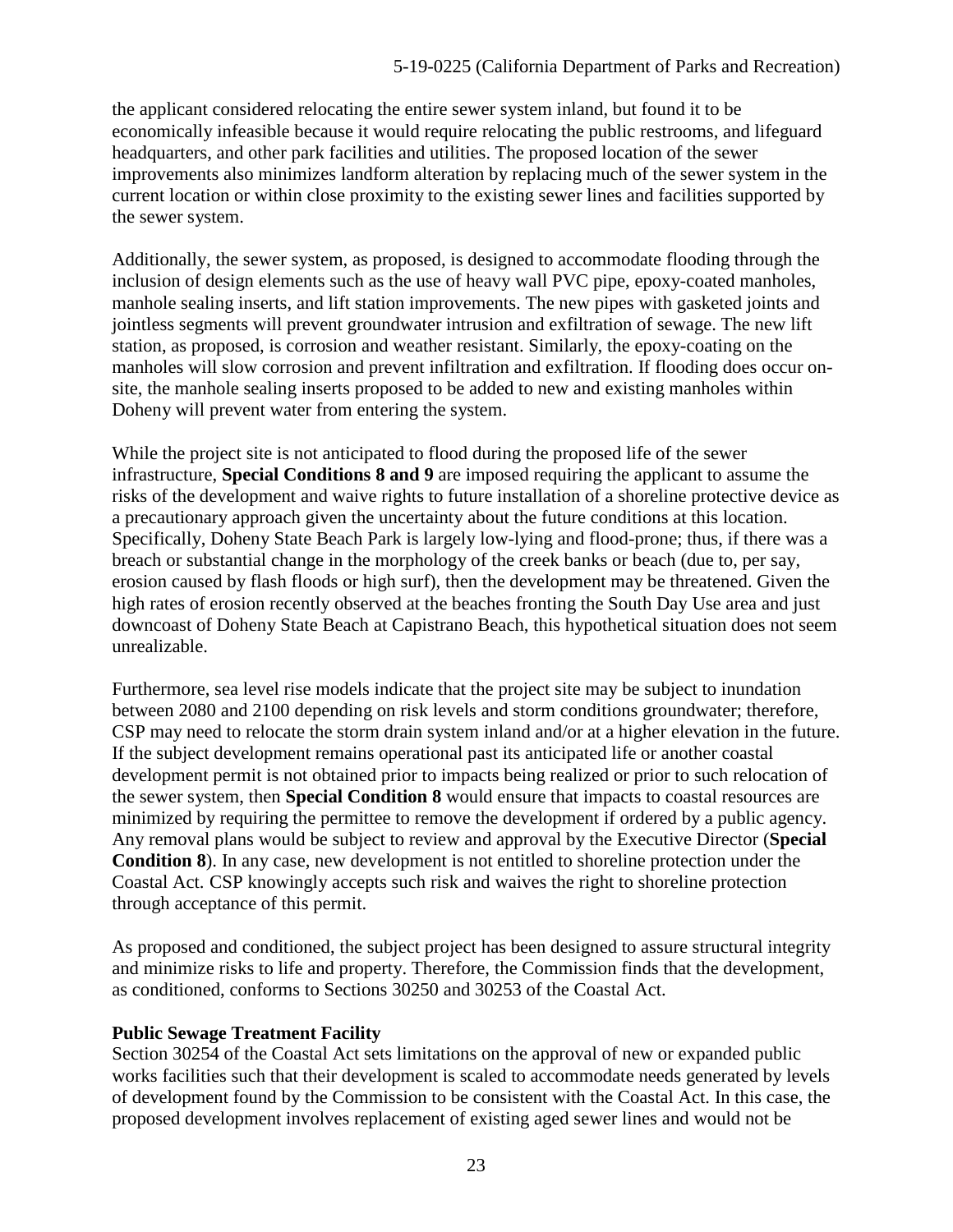significantly growth inducing. Therefore, the proposed development is consistent with Section 30254 of the Coastal Act. Coastal Act Section 30254.5 places limits on the Commission's ability to impose permit terms or conditions on the development of any sewage treatment plant that would prejudice or otherwise obviate the plant's ability to provide sewage treatment to any Coastal Act-consistent future development that the Commission determines could be accommodated by the plant. The special conditions of CDP No. 5-19-0225, including Special Condition 8 (No Future Shoreline Protective Device), are imposed on the subject development to preserve and enhance coastal resources and do not prevent the sewage treatment plant from providing public services. Per Special Condition 8, if the development is required to be removed or relocated, the Executive Director must review and approve the removal or relocation plan and determine that it conforms with Section 30254.5. Thus, as conditioned, the proposed development is consistent with Section 30254.5 of the Coastal Act

### **Structural Stability**

Relating to structural stability, Geocon Consultants, Inc. prepared a geotechnical report for the sewer system rehabilitation project that includes recommendations to assure the structural stability of the system. The report concludes that there are no soil or geologic conditions on-site that would preclude development of the proposed project, provided that the report's recommendations including appropriate trench dewatering, careful excavation, adherence to Cal-OSHA standards, corrosion-prevention, and use of appropriate backfill material. Based on the CSP plans, the deepened 1-foot rock trench foundation wrapped in geotextile fabric included in the proposed sewer system design is consistent with some of the bearing conditions/pipeline foundation and pipe loading design criteria recommendations in the geotechnical report; however, **Special Condition 6** is imposed to require CSP to adhere to all of the recommendations in the geotechnical report.

As proposed and conditioned, the subject project has been designed to assure structural integrity and minimize risks to life and property. Therefore, the Commission finds that the development, as conditioned, conforms to Sections 30250 and 30253 of the Coastal Act.

### **Visual Impacts**

While there may be temporary visual impacts to Doheny State Beach Park during construction, the proposed sewer system improvements are almost exclusively underground and will, therefore, not result in any permanent visual impacts. Similarly, the proposed vegetation removal may temporarily impact the aesthetic of the park, but new native vegetation will be planted to replace the removed trees and shrubs. The one structural element proposed to be located above ground is the new lift station, which has a proposed height of 6 feet. The new lift station is located in an existing maintenance yard that is screened by approximately 6-foot high fencing and vegetation. Thus, the proposed development will be compatible with the development in area and will not have a significant adverse impact on public views to and along the coast. Therefore, the Commission finds that the development, as conditioned, conforms to Section 30251 of the Coastal Act.

## <span id="page-23-0"></span>**F. LOCAL COASTAL PROGRAM**

A coastal development permit is required from the Commission for the proposed development because it is located within the Commission's retained coastal development permit jurisdiction area. Therefore, the Commission's standard of review for the proposed development is the